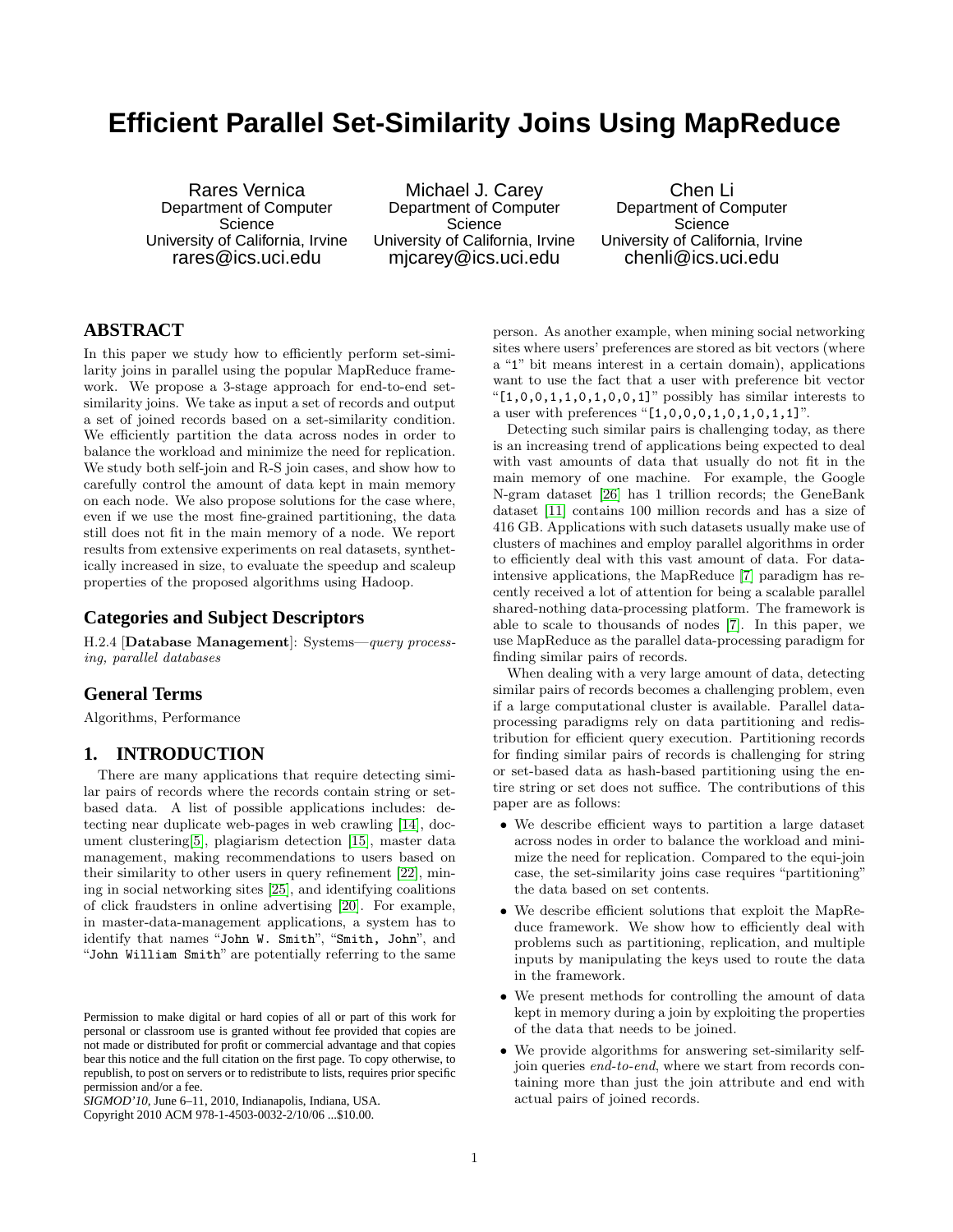- We show how our set-similarity self-join algorithms can be extended to answer set-similarity R-S join queries.
- We present strategies for exceptional situations where, even if we use the finest-granularity partitioning method, the data that needs to be held in the main memory of one node is too large to fit.

The rest of the paper is structured as follows. In Section [2](#page-1-0) we introduce the problem and present the main idea of our algorithms. In Section [3](#page-2-0) we present set-similarity join algorithms for the self-join case, while in Section [4](#page-4-0) we show how the algorithms can be extended to the R-S join case. Next, in Section [5,](#page-6-0) we present strategies for handling the insufficient-memory case. A performance evaluation is presented in Section [6.](#page-6-1) Finally, we discuss related work in Section [7](#page-10-0) and conclude in Section [8.](#page-11-9)

## <span id="page-1-0"></span>**2. PRELIMINARIES**

In this work we focus on the following set-similarity join application: identifying similar records based on string similarity. Our results can be generalized to other set-similarity join applications.

Problem statement: Given two files of records, R and S, a set-similarity function, sim, and a similarity threshold  $\tau$ , we define the set-similarity join of  $R$  and  $S$  on  $R.a$  and  $S.a$ as finding and combining all pairs of records from R and S where  $sim(R.a, S.a) \geq \tau$ .

We map strings into sets by tokenizing them. Examples of tokens are words or  $q$ -grams (overlapping sub-strings of fixed length). For example, the string "I will call back" can be tokenized into the word set [I, will, call, back]. In order to measure the similarity between strings, we use a setsimilarity function such as Jaccard or Tanimoto coefficient, cosine coefficient, etc.<sup>[1](#page-1-1)</sup>. For example, the Jaccard similarity function for two sets x and y is defined as:  $jaccard(x, y) =$  $\frac{|x \cap y|}{|x \cup y|}$ . Thus, the Jaccard similarity between strings "I will call back" and "I will call you soon" is  $\frac{3}{6} = 0.5$ .

In the remainder of the section, we provide an introduction to the MapReduce paradigm, present the main idea of our parallel set-similarity join algorithms, and provide an overview of filtering methods for detecting set-similar pairs.

## **2.1 MapReduce**

MapReduce [\[7\]](#page-11-8) is a popular paradigm for data-intensive parallel computation in shared-nothing clusters. Example applications for the MapReduce paradigm include processing crawled documents, Web request logs, etc. In the opensource community, Hadoop [\[1\]](#page-11-10) is a poplar implementation of this paradigm. In MapReduce, data is initially partitioned across the nodes of a cluster and stored in a distributed file system (DFS). Data is represented as (key, value) pairs. The computation is expressed using two functions:

| map | (k1, v1)                                           | $\rightarrow$ list(k2,v2); |
|-----|----------------------------------------------------|----------------------------|
|     | reduce $(k2, list(v2)) \rightarrow list(k3, v3)$ . |                            |

Figure [1](#page-1-2) shows the data flow in a MapReduce computation. The computation starts with a map phase in which the map functions are applied in parallel on different partitions of the input data. The (key, value) pairs output by each



<span id="page-1-2"></span>Figure 1: Data flow in a MapReduce computation.

map function are hash-partitioned on the key. For each partition the pairs are sorted by their key and then sent across the cluster in a shuffle phase. At each receiving node, all the received partitions are merged in a sorted order by their key. All the pair values that share a certain key are passed to a single reduce call. The output of each reduce function is written to a distributed file in the DFS.

Besides the map and reduce functions, the framework also allows the user to provide a combine function that is executed on the same nodes as mappers right after the map functions have finished. This function acts as a local reducer, operating on the local (key, value) pairs. This function allows the user to decrease the amount of data sent through the network. The signature of the combine function is:

combine  $(k2, list(v2)) \rightarrow list(k2, list(v2))$ .

Finally, the framework also allows the user to provide initialization and tear-down function for each MapReduce function and customize hashing and comparison functions to be used when partitioning and sorting the keys. From Figure [1](#page-1-2) one can notice the similarity between the MapReduce approach and query-processing techniques for parallel DBMS [\[8,](#page-11-12) [21\]](#page-11-13).

## **2.2 Parallel Set-Similarity Joins**

One of the main issues when answering set-similarity joins using the MapReduce paradigm, is to decide how data should be partitioned and replicated. The main idea of our algorithms is the following. The framework hash-partitions the data across the network based on keys; data items with the same key are grouped together. In our case, the joinattribute value cannot be directly used as a partitioning key. Instead, we use (possibly multiple) signatures generated from the value as partitioning keys. Signatures are defined such that similar attribute values have at least one signature in common. Possible example signatures include: the list of word tokens of a string and ranges of similar string lengths. For instance, the string "I will call back" would have 4 word-based signatures: "I", "will", "call", and "back".

We divide the processing into three stages:

- Stage 1: Computes data statistics in order to generate good signatures. The techniques in later stages utilize these statistics.
- Stage 2: Extracts the record IDs ("RID") and the joinattribute value from each record and distributes the RID and the join-attribute value pairs so that the pairs sharing a signature go to at least one common reducer. The reducers compute the similarity of the join-attribute values and output RID pairs of similar records.
- Stage 3: Generates actual pairs of joined records. It

<span id="page-1-1"></span><sup>&</sup>lt;sup>1</sup>The techniques described in this paper can also be used for approximate string search using the edit or Levenshtein distance [\[13\]](#page-11-11).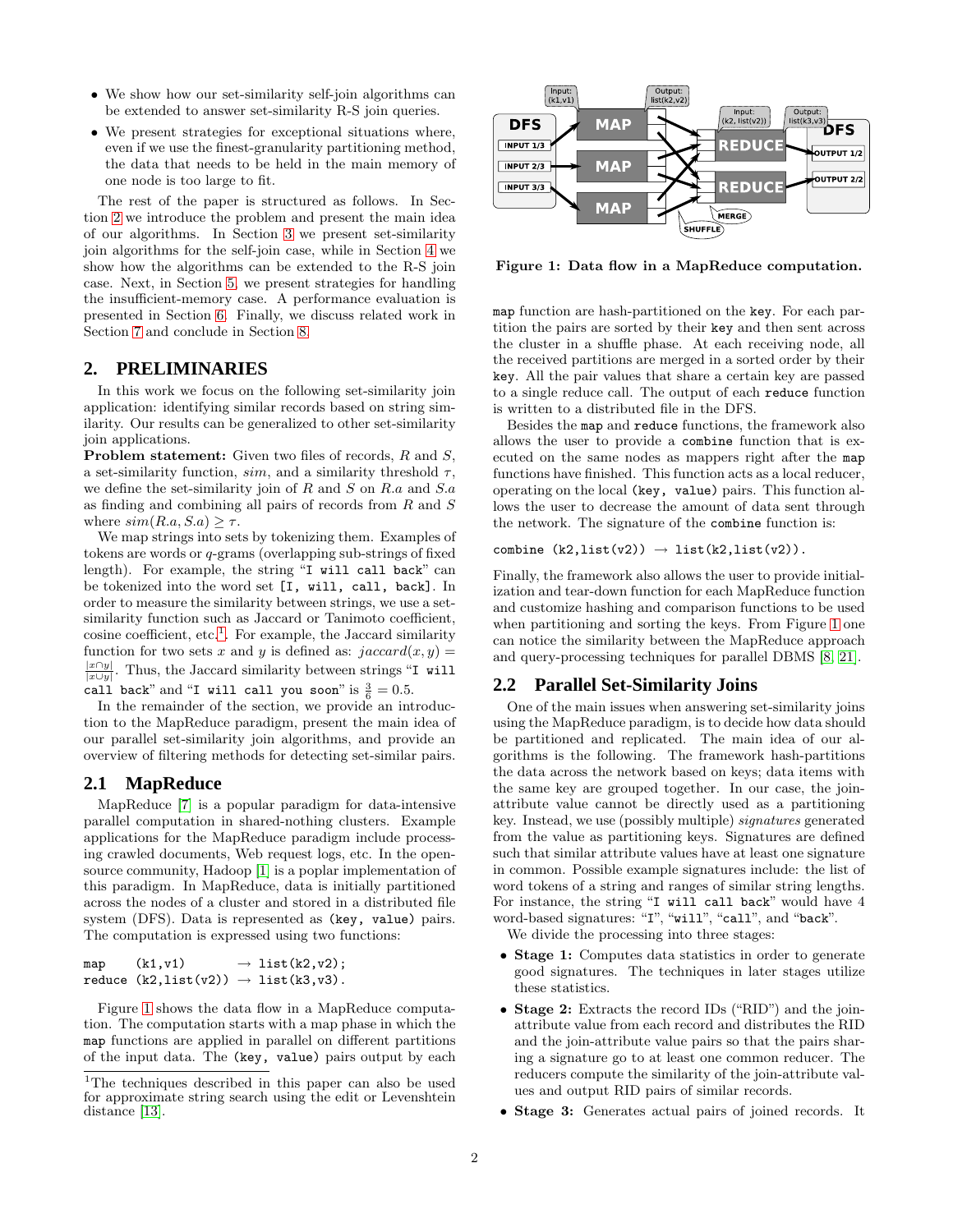uses the list of RID pairs from the second stage and the original data to build the pairs of similar records.

An alternative to using the second and third stages is to use one stage in which we let key-value pairs carry complete records, instead of projecting records on their RIDs and join-attribute values. We implemented this alternative and noticed a much worse performance, so we do not consider this option in this paper.

# **2.3 Set-Similarity Filtering**

Efficient set-similarity join algorithms rely on effective filters, which can decrease the number of candidate pairs whose similarity needs to be verified. In the past few years, there have been several studies involving a technique called prefix filtering [\[6,](#page-11-14) [4,](#page-11-15) [28\]](#page-11-16), which is based on the pigeonhole principle and works as follows. The tokens of strings are ordered based on a global token ordering. For each string, we define its *prefix* of length n as the first n tokens of the ordered set of tokens. The required length of the prefix depends on the size of the token set, the similarity function, and the similarity threshold. For example, given the string, s, "I will call back" and the global token ordering {back, call, will, I}, the prefix of length  $2$  of  $s$  is [back, call]. The prefix filtering principle states that similar strings need to share at least one common token in their prefixes. Using this principle, records of one relation are organized based on the tokens in their prefixes. Then, using the prefix tokens of the records in the second relation, we can probe the first relation and generate candidate pairs. The prefix filtering principle gives a necessary condition for similar records, so the generated candidate pairs need to be verified. A good performance can be achieved when the global token ordering corresponds to their increasing token-frequency order, since fewer candidate pairs will be generated.

A state-of-the-art algorithm in the set-similarity join literature is the PPJoin+ technique presented in [\[28\]](#page-11-16). It uses the prefix filter along with a length filter (similar strings need to have similar lengths [\[3\]](#page-11-17)). It also proposed two other filters: a positional filter and a suffix filter. The PPJoin+ technique provides a good solution for answering such queries on one node. One of our approaches is to use PPJoin+ in parallel on multiple nodes.

## <span id="page-2-0"></span>**3. SELF-JOIN CASE**

In this section we present techniques for the set-similarity self-join case. As outlined in the previous section, the solution is divided into three stages. The first stage builds the global token ordering necessary to apply the prefix-filter.<sup>[2](#page-2-1)</sup> It scans the data, computes the frequency of each token, and sorts the tokens based on frequency. The second stage uses the prefix-filtering principle to produce a list of similar-RID pairs. The algorithm extracts the RID and join-attribute value of each record, and replicates and re-partitions the records based on their prefix tokens. The MapReduce framework groups the RID and join-attribute value pairs based on the prefix tokens. It is worth noting that using the infrequent prefix tokens to redistribute the data helps us avoid unbalanced workload due to token-frequency skew. Each group represents a set of candidates that are cross paired and verified. The third stage uses the list of similar-RID pairs and the original data to generate pairs of similar records.

# **3.1 Stage 1: Token Ordering**

We consider two methods for ordering the tokens in the first stage. Both approaches take as input the original records and produce a list of tokens that appear in the join-attribute value ordered increasingly by frequency.

## *3.1.1 Basic Token Ordering (BTO)*

Our first approach, called Basic Token Ordering ("BTO"), relies on two MapReduce phases. The first phase computes the frequency of each token and the second phase sorts the tokens based on their frequencies. In the first phase, the map function gets as input the original records. For each record, the function extracts the value of the join attribute and tokenizes it. Each token produces a (token, 1) pair. To minimize the network traffic between the map and reduce functions, we use a combine function to aggregates the 1's output by the map function into partial counts. Figure  $2(a)$ shows the data flow for an example dataset, self-joined on an attribute called "a". In the figure, for the record with RID 1, the join-attribute value is "A B C", which is tokenized as "A", "B", and "C". Subsequently, the reduce function computes the total count for each token and outputs (token, count) pairs, where "count" is the total frequency for the token.

The second phase uses MapReduce to sort the pairs of tokens and frequencies from the first phase. The map function swaps the input keys and values so that the input pairs of the reduce function are sorted based on their frequencies. This phase uses exactly one reducer so that the result is a totally ordered list of tokens. The pseudo-code of this algorithm and other algorithms presented is available in Appendix [A.](#page-12-0)

#### *3.1.2 Using One Phase to Order Tokens (OPTO)*

<span id="page-2-3"></span>An alternative approach to token ordering is to use one MapReduce phase. This approach, called One-Phase Token Ordering ("OPTO"), exploits the fact that the list of tokens could be much smaller than the original data size. Instead of using MapReduce to sort the tokens, we can explicitly sort the tokens in memory. We use the same map and combine functions as in the first phase of the BTO algorithm. Similar to BTO we use only one reducer. Figure [2\(](#page-3-0)b) shows the data flow of this approach for our example dataset. The reduce function in OPTO gets as input a list of tokens and their partial counts. For each token, the function computes its total count and stores the information locally. When there is no more input for the reduce function, the reducer calls a tear-down function to sort the tokens based on their counts, and to output the tokens in an increasing order of their counts.

## <span id="page-2-2"></span>**3.2 Stage 2: RID-Pair Generation**

The second stage of the join, called "Kernel", scans the original input data and extracts the prefix of each record using the token order computed by the first stage. In general the list of unique tokens is much smaller and grows much slower than the list of records. We thus assume that the list of tokens fits in memory. Based on the prefix tokens, we extract the RID and the join-attribute value of each record, and distribute these record projections to reducers. The

<span id="page-2-1"></span><sup>2</sup>An alternative would be to apply the length filter. We explored this alternative but the performance was not good because it suffered from the skewed distribution of string lengths.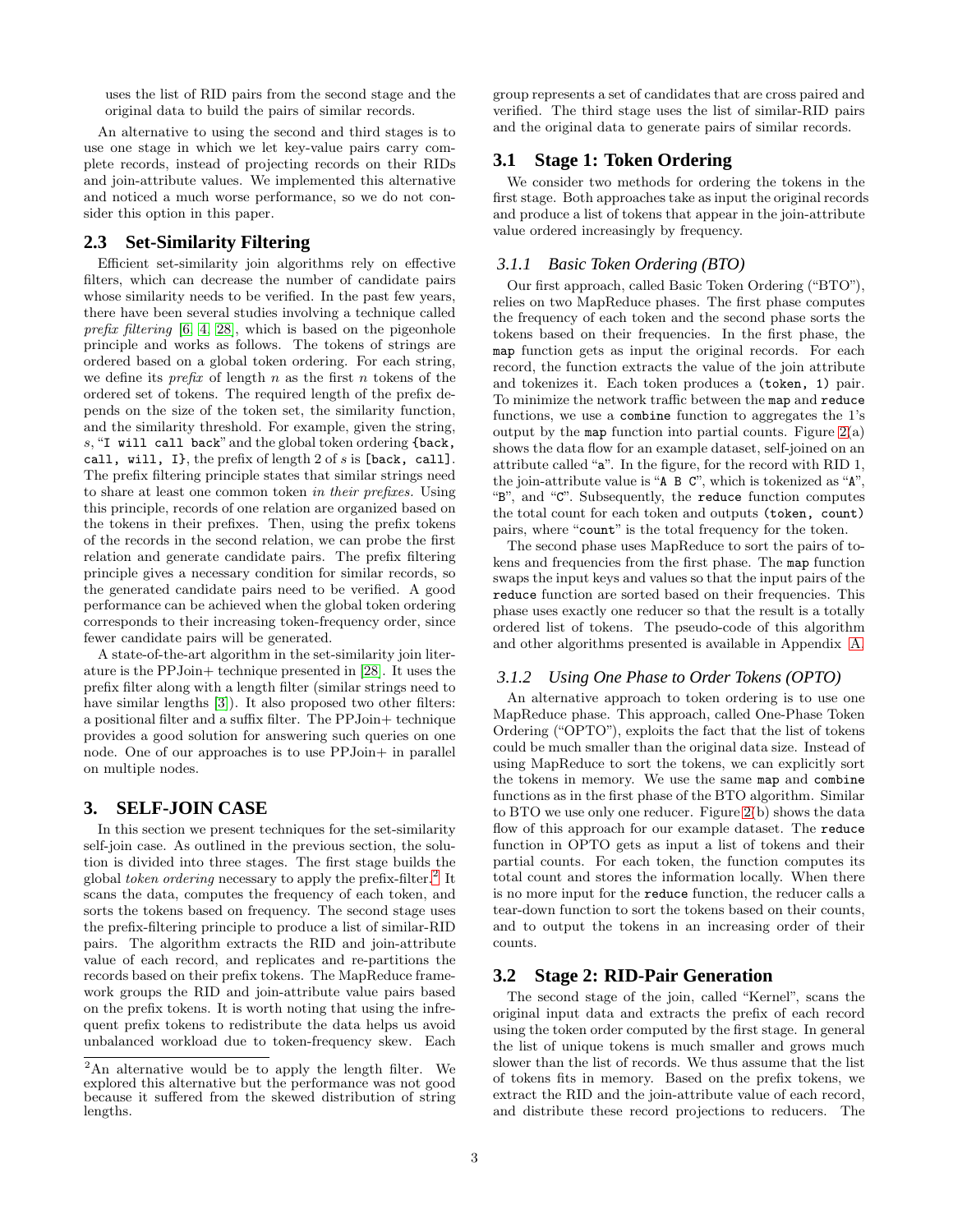

<span id="page-3-0"></span>Figure 2: Example data flow of Stage 1. (Token ordering for a self-join on attribute "a".)

join-attribute values that share at least one prefix token are verified at a reducer.

Routing Records to Reducers. We first take a look at two possible ways to generate (key, value) pairs in the map function. (1) Using Individual Tokens: This method treats each token as a key. Thus, for each record, we would generate a (key, value) pair for each of its prefix tokens. Thus, a record projection is replicated as many times as the number of its prefix tokens. For example, if the record value is "A B C D" and the prefix tokens are "A", "B", and "C", we would output three (key, value) pairs, corresponding to the three tokens. In the reducer, as the values get grouped by prefix tokens, all the values passed in a reduce call share the same prefix token.

(2) Using Grouped Tokens: This method maps multiple tokens to one synthetic key, thus can map different tokens to the same key. For each record, the map function generates one (key, value) pair for each of the groups of the prefix tokens. In our running example of a record "A B C D", if tokens "A" and "B" belong to one group (denoted by "X"), and token "C" belongs to another group (denoted by "Y"), we output two (key, value) pairs, one for key "X" and one for key "Y". Two records that share the same token group do not necessarily share any prefix token. Continuing our running example, for record "E F G", if its prefix token "E" belongs to group "Y", then the records "A B C D" and "E F G" share token group "Y" but do not share any prefix token. So, in the reducer, as the values get grouped by their token group, no two values share a prefix token. This method can help us have fewer replications of record projections. One way to define the token groups in order to balance data across reducers is the following. We use the token ordering produced in the first stage, and assign the tokens to groups in a Round-Robin order. In this way we balance the sum of token frequencies across groups. We study the effect of the number of groups in Section [6.](#page-6-1) For both routing strategies, since two records might share more that one prefix token, the same pair may be verified multiple times at different reducers, thus it could be output multiple times. This is dealt with in the third stage.

## *3.2.1 Basic Kernel (BK)*

In our first approach to finding the RID pairs of similar records, called Basic Kernel ("BK"), each reducer uses a nested loop approach to compute the similarity of the joinattribute values. Before the map functions begin their executions, an initialization function is called to load the ordered tokens produced by the first stage. The map function then retrieves the original records one by one, and extracts the RID and the join-attribute value for each record. It tokenizes the join attribute and reorders the tokens based on their frequencies. Next, the function computes the prefix length and extracts the prefix tokens. Finally, the function uses either the individual tokens or the grouped tokens routing strategy to generate the output pairs. Figure  $3(a)$  shows the data flow for our example dataset using individual tokens to do the routing. The prefix tokens of each value are in bold face. The record with RID 1 has prefix tokens "A" and "B", so its projection is output twice.

In the reduce function, for each pair of record projections, the reducer applies the additional filters (e.g., length filter, positional filter, and suffix filter) and verifies the pair if it survives. If a pair passes the similarity threshold, the reducer outputs RID pairs and their similarity values.

#### *3.2.2 Indexed Kernel (PK)*

Another approach on finding RID pairs of similar records is to use existing set-similarity join algorithms from the literature  $[23, 3, 4, 28]$  $[23, 3, 4, 28]$  $[23, 3, 4, 28]$  $[23, 3, 4, 28]$ . Here we use the PPJoin+ algorithm from [\[28\]](#page-11-16). We call this approach the PPJoin+ Kernel ("PK").

Using this method, the map function is the same as in the BK algorithm. Figure [3\(](#page-4-1)b) shows the data flow for our example dataset using grouped tokens to do the routing. In the figure, the record with RID 1 has prefix tokens "A" and "B", which belong to groups "X" and " $Y$ ", respectively. In the reduce function, we use the PPJoin+ algorithm to index the data, apply all the filters, and output the resulting pairs. For each input record projection, the function first probes the index using the join-attribute value. The probe generates a list of RIDs of records that are similar to the current record. The current record is then added to the index as well.

The PPJoin+ algorithm achieves an optimized memory footprint because the input strings are sorted increasingly by their lengths [\[28\]](#page-11-16). This works in the following way. The index knows the lower bound on the length of the unseen data elements. Using this bound and the length filter, PPJoin+ discards from the index the data elements below the minimum length given by the filter. In order to obtain this ordering of data elements, we use a composite MapReduce key that also includes the length of the join-attribute value. We provide the framework with a custom partitioning function so that the partitioning is done only on the group value. In this way, when data is transferred from map to reduce, it gets partitioned just by group value, and is then locally sorted on both group and length.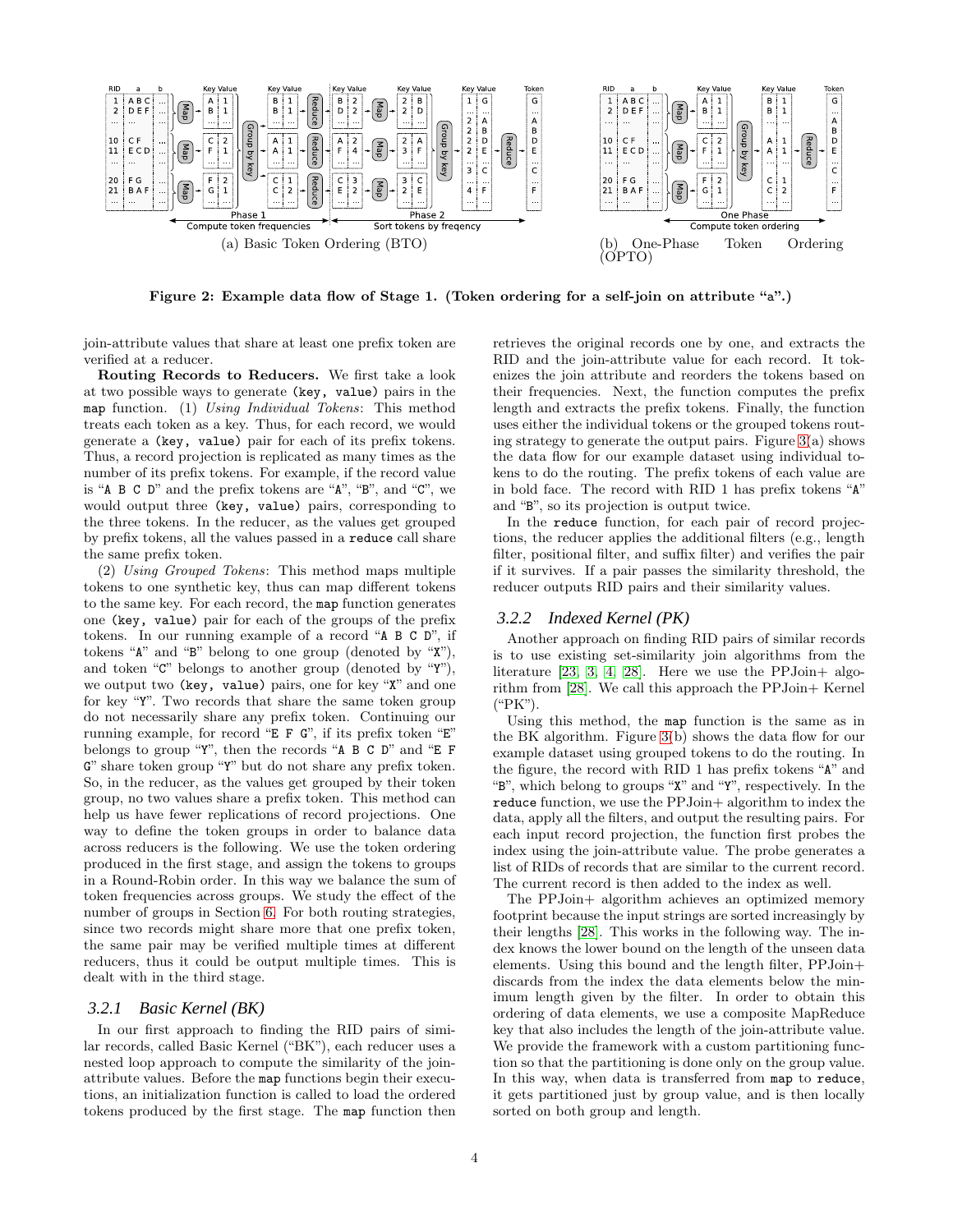

(a) Basic Kernel (BK) using individual tokens for routing

<span id="page-4-1"></span>

routing

## **3.3 Stage 3: Record Join**

In the final stage of our algorithm, we use the RID pairs generated in the second stage to join their records. We propose two approaches for this stage. The main idea is to first fill in the record information for each half of the pair and then use the two halves to build the full record pair. The two approaches differ in the way the list of RID pairs is provided as input. In the first approach, called Basic Record Join ("BRJ"), the list of RID pairs is treated as a normal MapReduce input, and is provided as input to the map functions. In the second approach, called One-Phase Record Join ("OPRJ"), the list is broadcast to all the maps and loaded before reading the input data. Duplicate RID pairs from the previous stage are eliminated in this stage.

#### *3.3.1 Basic Record Join (BRJ)*

The Basic Record Join algorithm uses two MapReduce phases. In the first phase, the algorithm fills in the record information for each half of each pair. In the second phase, it brings together the half-filled pairs. The map function in the first phase gets as input both the set of original records and the RID pairs from the second stage. (The function can differentiate between the two types of inputs by looking at the input file name.) For each original record, the function outputs a (RID, record) pair. For each RID pair, it outputs two (key, value) pairs. The first pair uses the first RID as its key, while the second pair uses the second RID as its key. Both pairs have the entire RID pair and their similarity as their value. Figure [4](#page-5-0) shows the data flow for our example dataset. In the figure, the first two mappers take records as their input, while the third mapper takes RID pairs as its input. (Mappers do not span across files.) For the RID pair (2, 11), the mapper outputs two pairs, one with key 2 and one with key 11.

The reduce function of the first phase then receives a list of values containing exactly one record and other RID pairs. For each RID pair, the function outputs a (key, value) pair, where the key is the RID pair, and the value is the record itself and the similarity of the RID pair. Continuing our example in Figure [4,](#page-5-0) for key 2, the first reducer gets the record with RID 2 and one RID pair  $(2, 11)$ , and outputs one (key, value) pair with the RID pair  $(2, 11)$  as the key.

The second phase uses an identity map that directly outputs its input. The reduce function therefore gets as input, for each key (which is a RID pair), a list of values containing exactly two elements. Each element consists of a record and a common similarity value. The reducer forms a pair of the two records, appends their similarity, and outputs the constructed pair. In Figure [4,](#page-5-0) the output of the second set of mappers contains two (key, value) pairs with the RID pair (1, 21) as the key, one containing record 1 and the other containing record 21. They are grouped in a reducer that outputs the pair of records (1, 21).

#### *3.3.2 One-Phase Record Join (OPRJ)*

<span id="page-4-2"></span>The second approach to record join uses only one MapReduce phase. Instead of sending the RID pairs through the MapReduce pipeline to group them with the records in the reduce phase (as we do in the BRJ approach), we broadcast and load the RID pairs at each map function before the input data is consumed by the function. The map function then gets the original records as input. For each record, the function outputs as many (key, value) pairs as the number of RID pairs containing the RID of the current record. The output key is the RID pair. Essentially, the output of the map function is the same as the output of the reduce function in the first phase of the BRJ algorithm. The idea of joining the data in the mappers was also used in [\[10\]](#page-11-19) for the case of equi-joins. The reduce function is the same as the reduce function in the second phase of the BRJ algorithm. Figure [5](#page-5-1) shows the data flow for our example dataset. In the figure, the first mapper gets as input the record with RID 1 and outputs one (key, value) pair, where the key is the RID pair (1, 21) and the value is record 1. On the other hand, the third mapper outputs a pair with the same key, and the value is the record 21. The two pairs get grouped in the second reducer, where the pair of records  $(1, 21)$  is output.

#### <span id="page-4-0"></span>**4. R-S JOIN CASE**

In Section [3](#page-2-0) we described how to compute set-similarity self-joins using the MapReduce framework. In this section we present our solutions for the set-similarity R-S joins case. We highlight the differences between the two cases and discuss an optimization for carefully controlling memory usage in the second stage.

The main differences between the two join cases are in the second and the third stages where we have records from two datasets as the input. Dealing with the binary join operator is challenging in MapReduce, as the framework was designed to only accept a single input stream. As discussed in [\[10,](#page-11-19) [21\]](#page-11-13), in order to differentiate between two different input streams in MapReduce, we extend the key of the (key, value) pairs so that it includes a relation tag for each record. We also

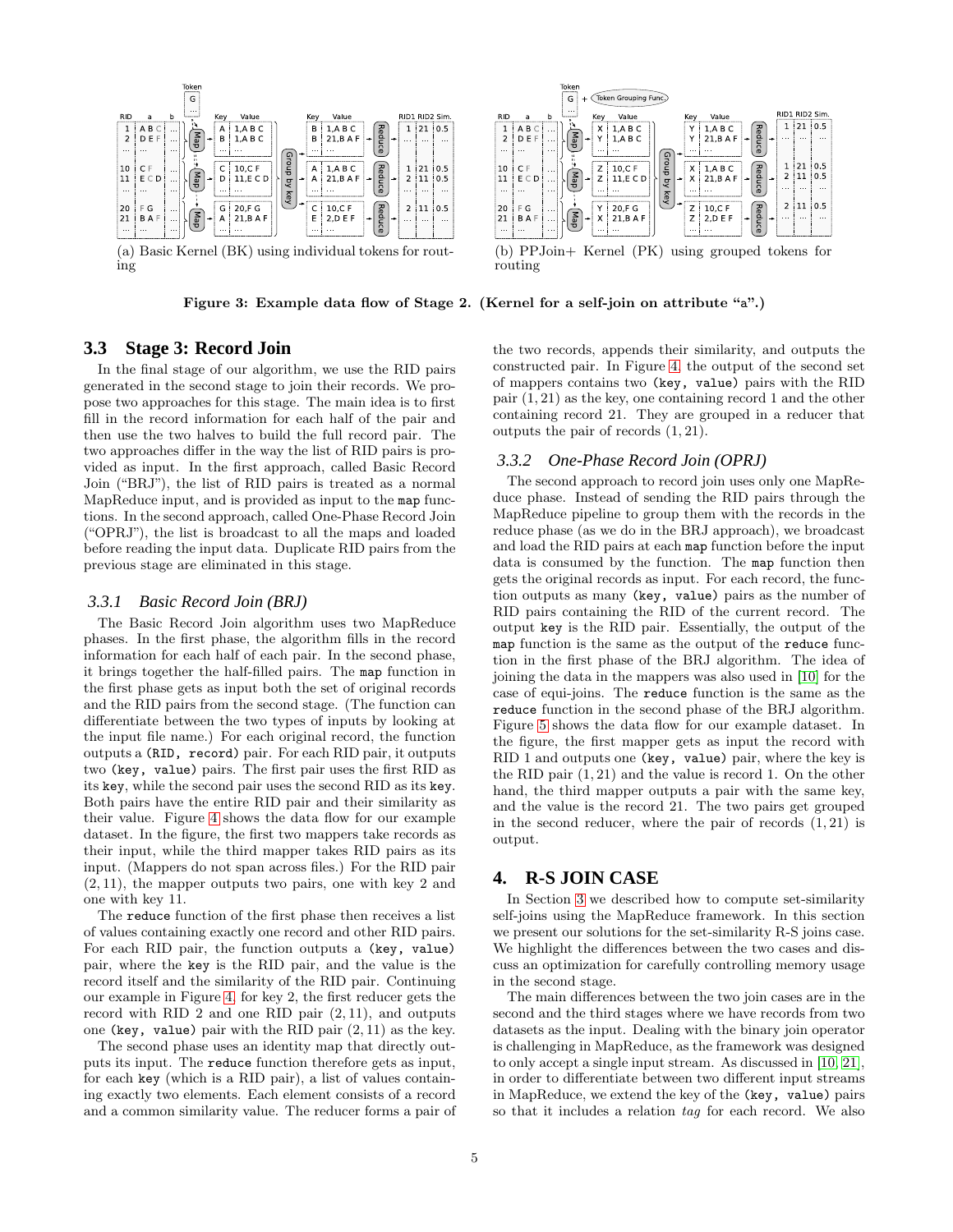

<span id="page-5-0"></span>Figure 4: Example data flow of Stage 3 using Basic Record Join (BRJ) for a self-join case. "a1" and "a2" correspond to the original attribute "a", while "b1" and "b2" correspond to attribute "b".



<span id="page-5-1"></span>Figure 5: Example data flow of Stage 3 using One-Phase Record Join (OPRJ) for a self-join case. "a1" and "a2" correspond to the original attribute "a" while, "b1" and "b2" correspond to attribute "b".

modify the partitioning function so that partitioning is done on the part of the key that does not include the relation name. (However, the sorting is still done on the full key.) We now explain the three stages of an R-S join.

Stage 1: Token Ordering. In the first stage, we use the same algorithms as in the self-join case, only on the relation with fewer records, say  $R$ . In the second stage, when tokenizing the other relation, S, we discard the tokens that do not appear in the token list, since they cannot generate candidate pairs with R records.

Stage 2: Basic Kernel. First, the mappers tag the record projections with their relation name. Thus, the reducers receive a list of record projections grouped by relation. In the reduce function, we then store the records from the first relation (as they arrive first), and stream the records from the second relation (as they arrive later). For each record in the second relation, we verify it against all the records in the first relation.

Stage 2: Indexed Kernel. We use the same mappers as for the Basic Kernel. The reducers index the record projections of the first relation and probe the index for the record projections of the second relation.

As in the self-join case, we can improve the memory footprint of the reduce function by having the data sorted in-



<span id="page-5-2"></span>Figure 6: Example of the order in which records need to arrive at the reducer in the PK kernel of the R-S join case, assuming that for each length,  $l$ , the lower-bound is  $l-1$  and the upper-bound is  $l+1$ .

creasing by their lengths. PPJoin+ only considered this improvement for self-joins. For R-S joins, the challenge is that we need to make sure that we first stream all the record projections from  $R$  that might join with a particular  $S$  record before we stream this record. Specifically, given the length of a set, we can define a lower-bound and an upper-bound on the lengths of the sets that might join with it [\[3\]](#page-11-17). Be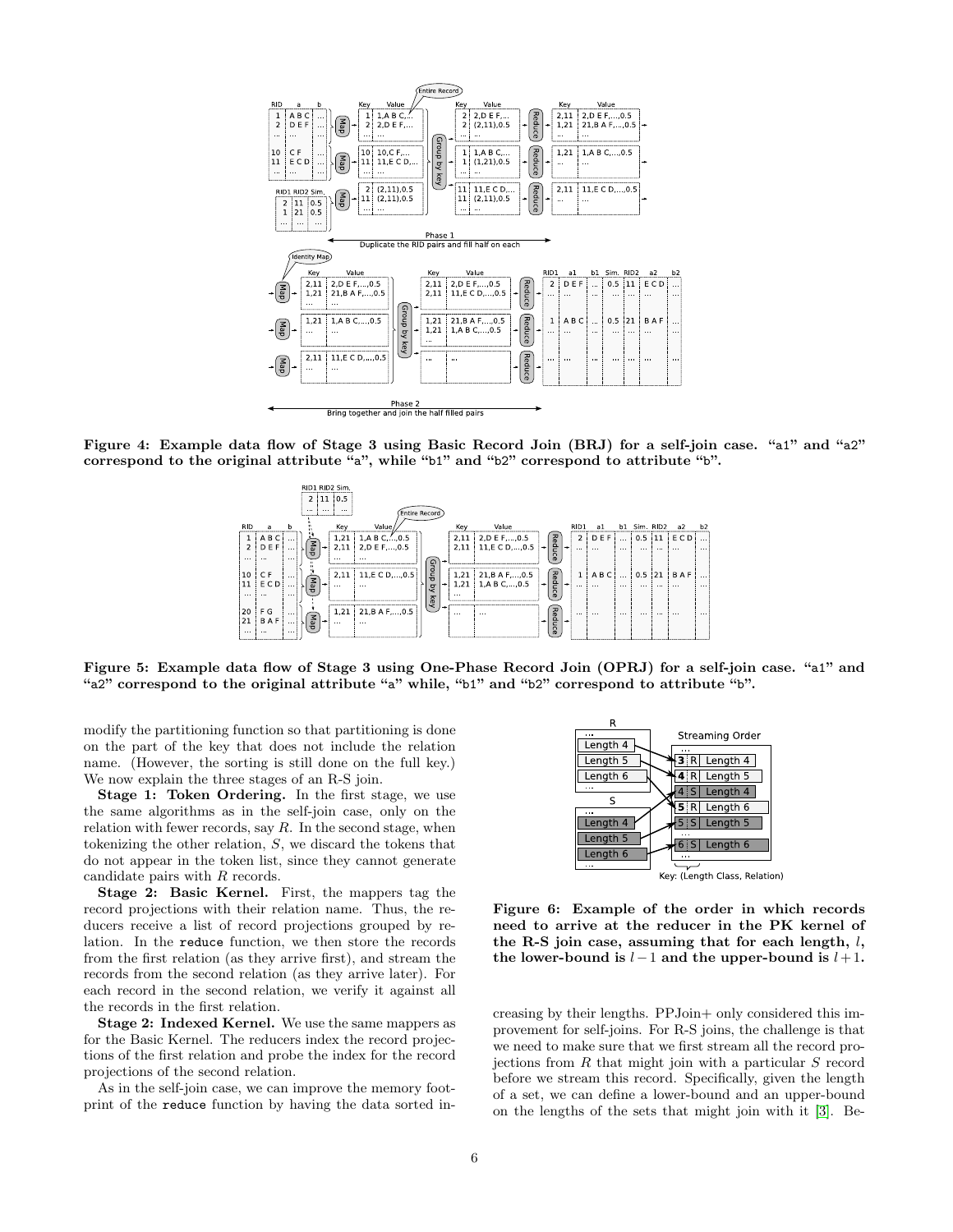fore we stream a particular record projection from S, we need to have seen all the record projections from R with a length smaller than or equal to the upper-bound length of the record from S. We force this arrival order by extending the keys with a length class assigned in the following way. For records from S, the length class is their actual length. For records from R, the length class is the *lower-bound* length corresponding to their length. Figure [6](#page-5-2) shows an example of the order in which records will arrive at the reducer, assuming that for each length l, the lower-bound is  $l-1$  and the upper-bound is  $l + 1$ . In the figure, the records from R with length 5 get length class 4 and are streamed to the reducer before those records from  $S$  with lengths between [4, 6].

Stage 3: Record Join. For the BRJ algorithm the mappers first tag their outputs with the relation name. Then, the reducers get a record and their corresponding RID pairs grouped by relation and output half-filled pairs tagged with the relation name. Finally, the second-phase reducers use the relation name to build record pairs having the record form R first and the record form S second. In the OPRJ algorithm, for each input record from  $R$ , the mappers output as many (key,value) pairs as the number of RID pairs containing the record's RID in the R column (and similar for  $S$  records). For each pair, the key is the RID pair plus the relation name. The reducers proceed as do the second-phase reducers for the BRJ algorithm.

## <span id="page-6-0"></span>**5. HANDLING INSUFFICIENT MEMORY**

As we saw in Section [3.2,](#page-2-2) reducers in the second stage receive as input a list of record projections to be verified. In the BK approach, the entire list of projections needs to fit in memory. (For the R-S join case, only the projections of one relation must fit.) In the PK approach, because we are exploiting the length filter, only the fragment corresponding to a certain length range needs to fit in memory. (For the R-S join case, only the fragment belonging to only one relation must fit.) It is worth noting that we already decreased the amount of memory needed by grouping the records on the infrequent prefix tokens. Moreover, we can exploit the length filter even in the BK algorithm, by using the length filter as a secondary record-routing criterion. In this way, records are routed on token-length-based keys. The additional routing criterion partitions the data even further, decreasing the amount of data that needs to fit in memory. This technique can be generalized and additional filters can be appended to the routing criteria. In this section we present two extensions of our algorithms for the case where there are just no more filters to be used but the data still does not fit in memory. The challenge is how to compute the cross product of a list of elements in MapReduce. We sub-partition the data so that each block fits in memory and propose two approaches for processing the blocks. First we look how the two methods work in the self-join case and then discuss the differences for the R-S join case.

Map-Based Block Processing. In this approach, the map function replicates the blocks and interleaves them in the order they will be processed by the reducer. For each block sent by the map function, the reducer either loads the block in memory or streams the block against a block already loaded in memory. Figure [7\(](#page-6-2)a) shows an example of how blocks are processed in the reducer, in which the data is subpartitioned into three blocks  $A, B$ , and  $C$ . In the first step, the first block, A, is loaded into memory and self-joined.



<span id="page-6-2"></span>Figure 7: Data flow in the reducer for two block processing approaches.

After that, the next two blocks, B and C, are read from the input stream and joined with A. Finally, A is discarded from memory and the process continues for blocks B and C. In order to achieve the interleaving and replications of the blocks, the map function does the following. For each (key, value) output pair, the function determines the pair's block, and outputs the pair as many times as the block needs to be replicated. Every copy is output with a different composite key, which includes its position in the stream, so that after sorting the pairs, they are in the right blocks and the blocks are in the right order.

Reduce-Based Block Processing. In this approach, the map function sends each block exactly once. On the other hand, the reduce function needs to store all the blocks except the first one on its local disk, and reload the blocks later from the disk for joining. Figure [7\(](#page-6-2)b) shows an example of how blocks are processed in the reducer for the same three blocks  $A, B$ , and  $C$ . In the first step, block  $A$  is loaded into memory and self-joined. After that, the next two blocks, B and C, are read from the input stream and joined with A and also stored on the local disk. In the second step, A is discarded from memory and block B is read from disk and self-joined. Then, block  $C$  is read from the disk and joined with B. The process ends with reading C from disk and self-joining it.

Handling R-S Joins. In the R-S join case the reduce function needs to deal with a partition from R that does not fit in memory, while it streams a partition coming from S. We only need to sub-partition the  $R$  partition. The reduce function loads one block from  $R$  into memory and streams the entire  $S$  partition against it. In the map-based block processing approach, the blocks from R are interleaved with multiple copies of the  $S$  partition. In the reduce-based block processing approach all the R blocks (except the first one) and the entire S partition are stored and read from the local disk later.

# <span id="page-6-1"></span>**6. EXPERIMENTAL EVALUATION**

In this section we describe the performance evaluation of the proposed algorithms. To understand the performance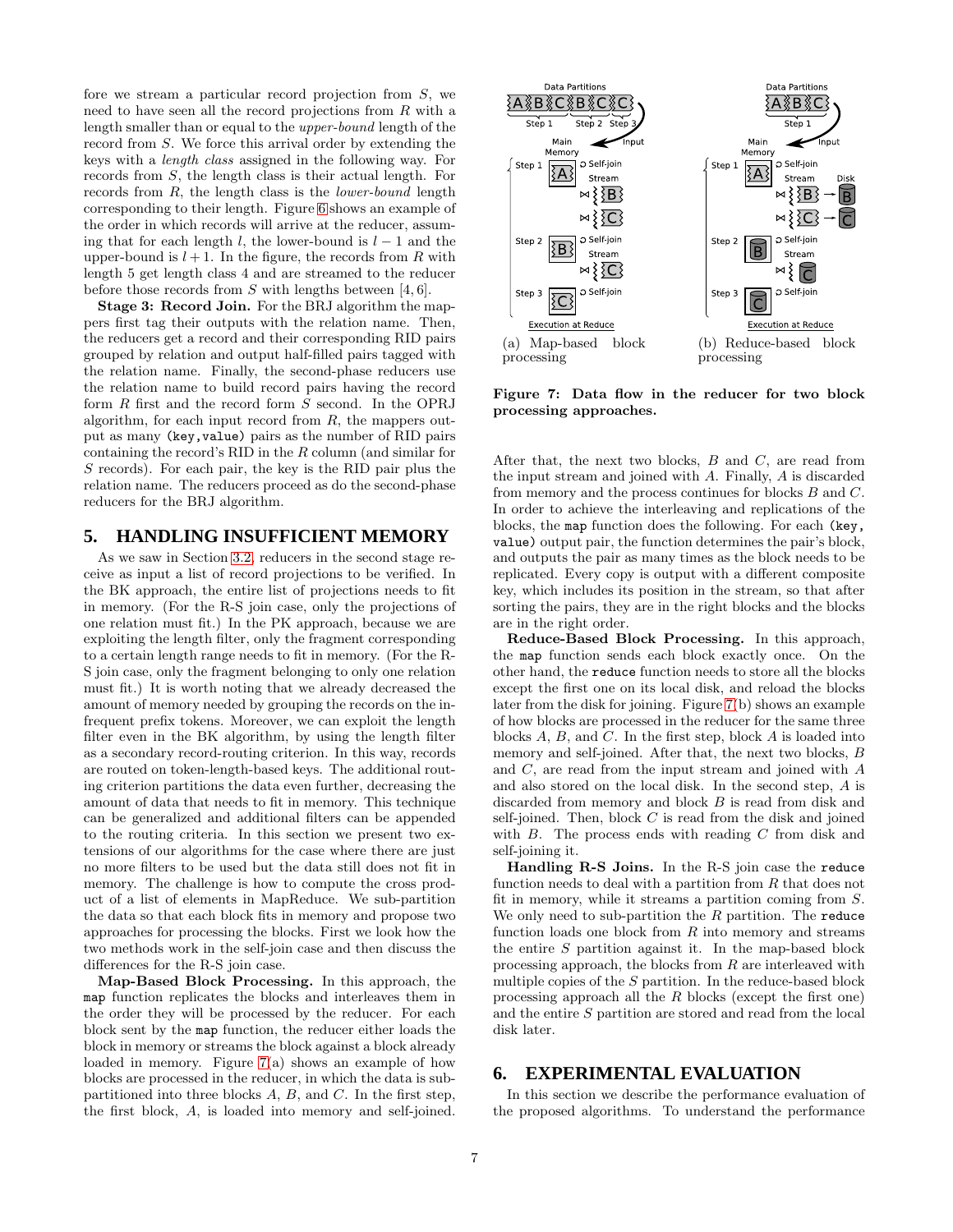of parallel algorithms we need to measure absolute running time as well as relative speedup and scaleup [\[8\]](#page-11-12).

We ran experiments on a 10-node IBM x3650 cluster. Each node had one Intel Xeon processor E5520 2.26GHz with four cores, 12GB of RAM, and four 300GB hard disks. Thus the cluster consists of 40 cores and 40 disks. We used an extra node for running the master daemons to manage the Hadoop jobs and the Hadoop distributed file system. On each node, we installed the Ubuntu 9.04, 64-bit, server edition operating system, Java 1.6 with a 64-bit server JVM, and Hadoop 0.20.1. In order to maximize the parallelism and minimize the running time, we made the following changes to the default Hadoop configuration: we set the block size of the distributed file system to 128MB, allocated 1GB of virtual memory to each daemon and 2.5GB of virtual memory to each map/reduce task, ran four map and four reduce tasks in parallel on each node, set the replication factor to 1, and disabled the speculative task execution feature.

We used the following two datasets and increased their sizes as needed:

- **DBLP**<sup>[3](#page-7-0)</sup> It had approximately 1.2M publications. We preprocessed the original XML file by removing the tags, and output one line per publication that contained a unique integer (RID), a title, a list of authors, and the rest of the content (publication date, publication journal or conference, and publication medium). The average length of a record was 259 bytes. A copy of the entire dataset has around 300MB before we increased its size. It is worth noting that we did not clean the records before running our algorithms, i.e., we did not remove punctuations or change the letter cases. We did the cleaning inside our algorithms.
- CITESEER $X^4$  $X^4$  It had about 1.3M publications. We preprocessed the original XML file in the same way as for the DBLP dataset. Each publication included an abstract and URLs to its references. The average length of a record was 1374 bytes, and the size of one copy of the entire dataset is around 1.8GB.

Increasing Dataset Sizes. To evaluate our parallel setsimilarity join algorithms on large datasets, we increased each dataset while maintaining its set-similarity join properties. We maintained a roughly constant token dictionary, and wanted the cardinality of join results to increase linearly with the increase of the dataset. Increasing the data size by duplicating its original records would only preserve the token dictionary-size, but would blow up the size of the join result. To achieve the goal, we increased the size of each dataset by generating new records as follows. We first computed the frequencies of the tokens appearing in the title and the list of authors in the original dataset, and sorted the tokens in their increasing order of frequencies. For each record in the original dataset, we created a new record by replacing each token in the title or the list of authors with the token after it in the token order. For example, if the token order is (A, B, C, D, E, F) and the original record is "B A C E", then the new record is "C B D F."We evaluated the cardinality of the join result after increasing the dataset in this manner, and noticed it indeed increased linearly with the increase of the dataset size.

We increased the size of each dataset 5 to 25 times. We re-

fer to the increased datasets as "DBLP $\times n$ " or "CITESEERX  $\times n$ ", where  $n \in [5, 25]$  and represents the increase factor. For example, "DBLP $\times$ 5" represents the DBLP dataset increased five times.

Before starting each experiment we balanced its input datasets across the ten nodes in HDFS and the four hard drives of each node in the following way. We formatted the distributed file system before each experiment. We created an identity MapReduce job with as many reducers running in parallel as the number of hard disks in the cluster. We exploited the fact that reducers write their output data to the local node and also the fact that Hadoop chooses the disk to write the data using a Round-Robin order.

For all the experiments, we tokenized the data by word. We used the concatenation of the paper title and the list of authors as the join attribute, and used the Jaccard similarity function with a similarity threshold of 0.80. The 0.80 threshold is usually the lower bound on the similarity threshold used in the literature [\[3,](#page-11-17) [6,](#page-11-14) [28\]](#page-11-16), and higher similarity thresholds decreased the running time. A more complete set of figures for the experiments is contained in Appendix [B.](#page-12-1) The source code is available at [http://asterix.ics.uci.](http://asterix.ics.uci.edu/) [edu/](http://asterix.ics.uci.edu/).

#### **6.1 Self-Join Performance**

We did a self-join on the DBLP×n datasets, where  $n \in$ [5, 25]. Figure [8](#page-8-0) shows the total running time of the three stages on the 10-node cluster for different dataset sizes (represented by the factor  $n$ ). The running time consisted of the times of the three stages: token ordering, kernel, and record join. For each dataset size, we used three combinations of the approaches of the stages. For example, "1-BTO" means we use BTO in the first stage. The second stage is the most expensive step, and its time increased the fastest with the increase of the dataset size. The best algorithm is BTO-PK-OPRJ, i.e., with BTO for the first stage, PK for the second stage, and OPRJ for the third stage. This combination could self-join 25 times the original DBLP dataset in around 650 seconds.

## *6.1.1 Self-Join Speedup*

In order to evaluate the speedup of the approaches, we fixed the dataset size and varied the cluster size. Figure [9](#page-8-1) shows the running time for self-joining the DBLP $\times$ 10 dataset on clusters of 2 to 10 nodes. We used the same three combinations for the three stages. For each approach, we also show its ideal speedup curve (with a thin black line). For instance, if the cluster has twice as many nodes and the data size does not change, the approach should be twice as fast. In Figure [10](#page-8-2) we show the same numbers, but plotted on a "relative scale". That is, for each cluster size, we plot the ratio between the running time for the smallest cluster size and the running time of the current cluster size. For example, for the 10-node cluster, we plot the ratio between the running time on the 2-node cluster and the running time on the 10-node cluster. We can see that all three combinations have similar speedup curves, but none of them speed up linearly. In all the settings the BTO-PK-OPRJ combination is the fastest (Figure [9\)](#page-8-1). In the following experiments we looked at the speedup characteristics for each of the three stages in order to understand the overall speedup. Table [1](#page-8-3) shows the running time for each stage in the self-join.

Stage 1: Token Ordering. We can see that the OPTO

<sup>3</sup>http://dblp.uni-trier.de/xml/dblp.xml.gz

<span id="page-7-1"></span><span id="page-7-0"></span><sup>4</sup>http://citeseerx.ist.psu.edu/about/metadata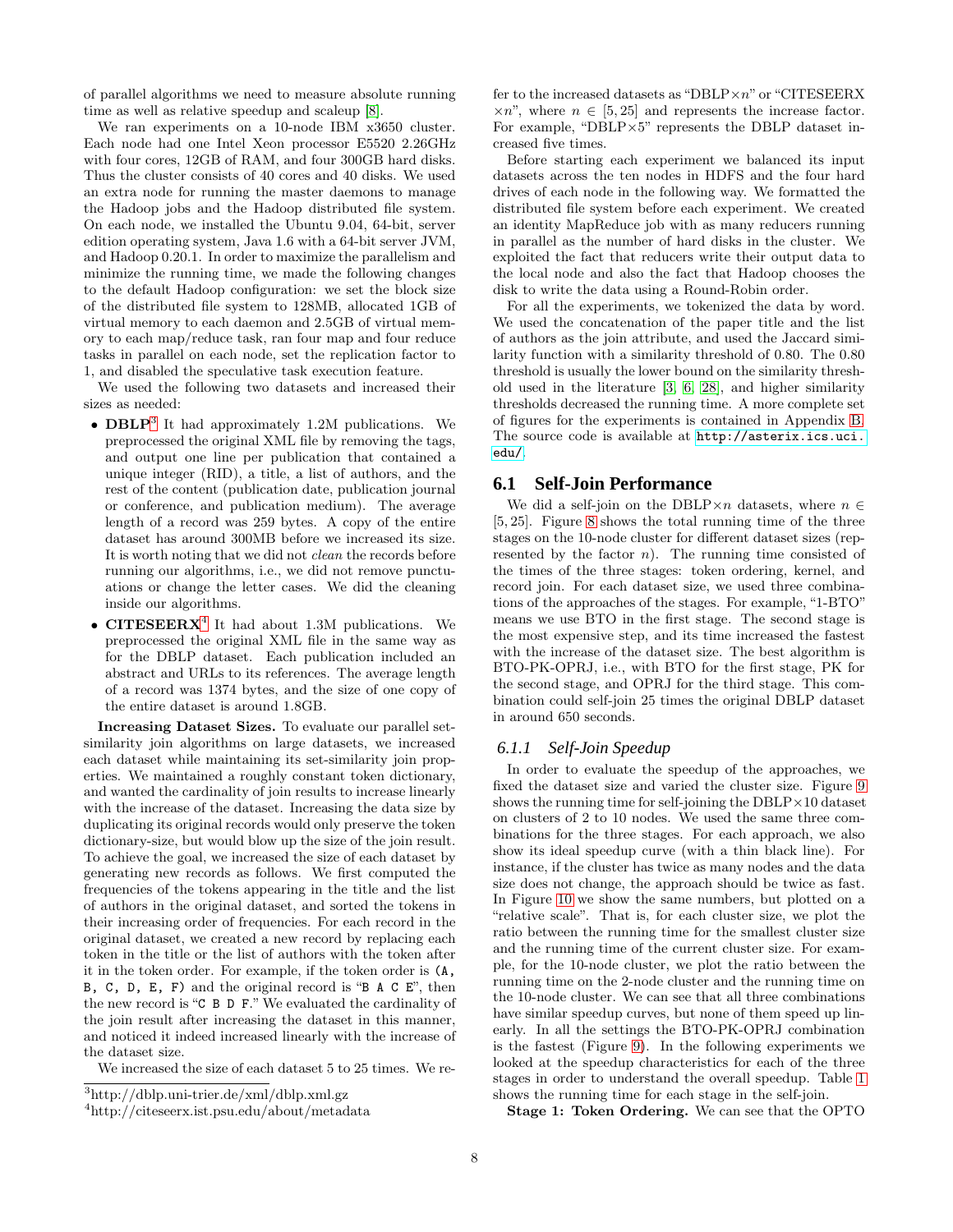

<span id="page-8-0"></span>Figure 8: Running time for selfjoining  $DBLP\times n$  datasets (where  $n \in [5, 25]$  on a 10-node cluster.



<span id="page-8-1"></span>Figure 9: Running time for selfjoining the DBLP×10 dataset on different cluster sizes.



<span id="page-8-2"></span>Figure 10: Relative running time for self-joining the  $DBLP \times 10$ data set on different cluster sizes.

| Stage                       | Alg.       | $#$ Nodes |        |        |        |
|-----------------------------|------------|-----------|--------|--------|--------|
|                             |            | 2         |        |        | 10     |
| 1                           | <b>BTO</b> | 191.98    | 125.51 | 91.85  | 84.02  |
|                             | OPTO       | 175.39    | 115.36 | 94.82  | 92.80  |
| $\mathcal{D}_{\mathcal{L}}$ | ВK         | 753.39    | 371.08 | 198.70 | 164.57 |
|                             | PK.        | 682.51    | 330.47 | 178.88 | 145.01 |
| 3                           | <b>BRJ</b> | 255.35    | 162.53 | 107.28 | 101.54 |
|                             | OPRJ       | 97.11     | 74.32  | 58.35  | 58.11  |

<span id="page-8-3"></span>Table 1: Running time (seconds) of each stage for self-joining the  $DBLP \times 10$  dataset on different cluster sizes

approach was the fastest for the settings of 2 nodes and 4 nodes. For the settings of 8 nodes and 10 nodes, the BTO approach became the fastest. Their limited speedup was due to two main reasons. (1) As the number of nodes increased, the amount of input data fed to each combiner decreased. As the number of nodes increased, more data was sent through the network and more data got merged and reduced. (A similar pattern was observed in [\[10\]](#page-11-19) for the case of general aggregations.) (2) The final token ordering was produced by only one reducer, and this step's cost remained constant as the number of nodes increased. The speedup of the OPTO approach was even worse since as the number of nodes increased, the extra data that was sent through the network had to be aggregated at only one reducer. Because BTO was the fastest for settings of 8 nodes and 10 nodes, and it sped up better than OPTO, we only considered BTO for the end-to-end combinations.

Stage 2: Kernel. For the PK approach, an important factor affecting the running time is the number of token groups. We evaluated the running time for different numbers of groups. We observed that the best performance was achieved when there was one group per token. The reason was that the reduce function could benefit from the grouping conducted "for free" by the MapReduce framework. If groups had more than one token, the framework spends the same amount of time on grouping, but the reducer benefits less. Both approaches had an almost perfect speedup. Moreover, in all the settings, the PK approach was the fastest.

Stage 3: Record Join. The OPRJ approach was always faster than the BRJ approach. The main reason for the poor speedup of the BRJ approach was due to skew in the RID pairs that join, which affected the workload balance. For analysis purposes, we computed the frequency of each RID appearing in at least one RID pair. On the average an RID appeared on 3.74 RID pairs, with a standard deviation of 14.85 and a maximum of 187. Additionally, we counted how many records were processed by each reduce instance. The minimum number of records processed in the 10-nodes case was 81,662 and the maximum was 90,560, with an average of 87,166.55 and a standard deviation of 2,519.30. No matter how many nodes we added to the cluster, a single RID could not be processed by more than one reduce instance, and all the reducers had to wait for the slowest one to finish.

The speedup of the OPRJ approach was limited because in the OPRJ approach, the list of RID pairs that joined was broadcast to all the maps where they must be loaded in memory and indexed. The elapsed time required for this remained constant as the number of nodes increased. Additional information about the total amount of data sent between map and reduce for each stage is included in Appendix [B.](#page-12-1)

## *6.1.2 Self-Join Scaleup*



<span id="page-8-4"></span>Figure 11: Running time for self-joining the DBLP×n dataset (where  $n \in [5, 25]$ ) increased proportionally with the increase of the cluster size.

In order to evaluate the scaleup of the proposed approaches we increased the dataset size and the cluster size together by the same factor. A perfect scaleup could be achieved if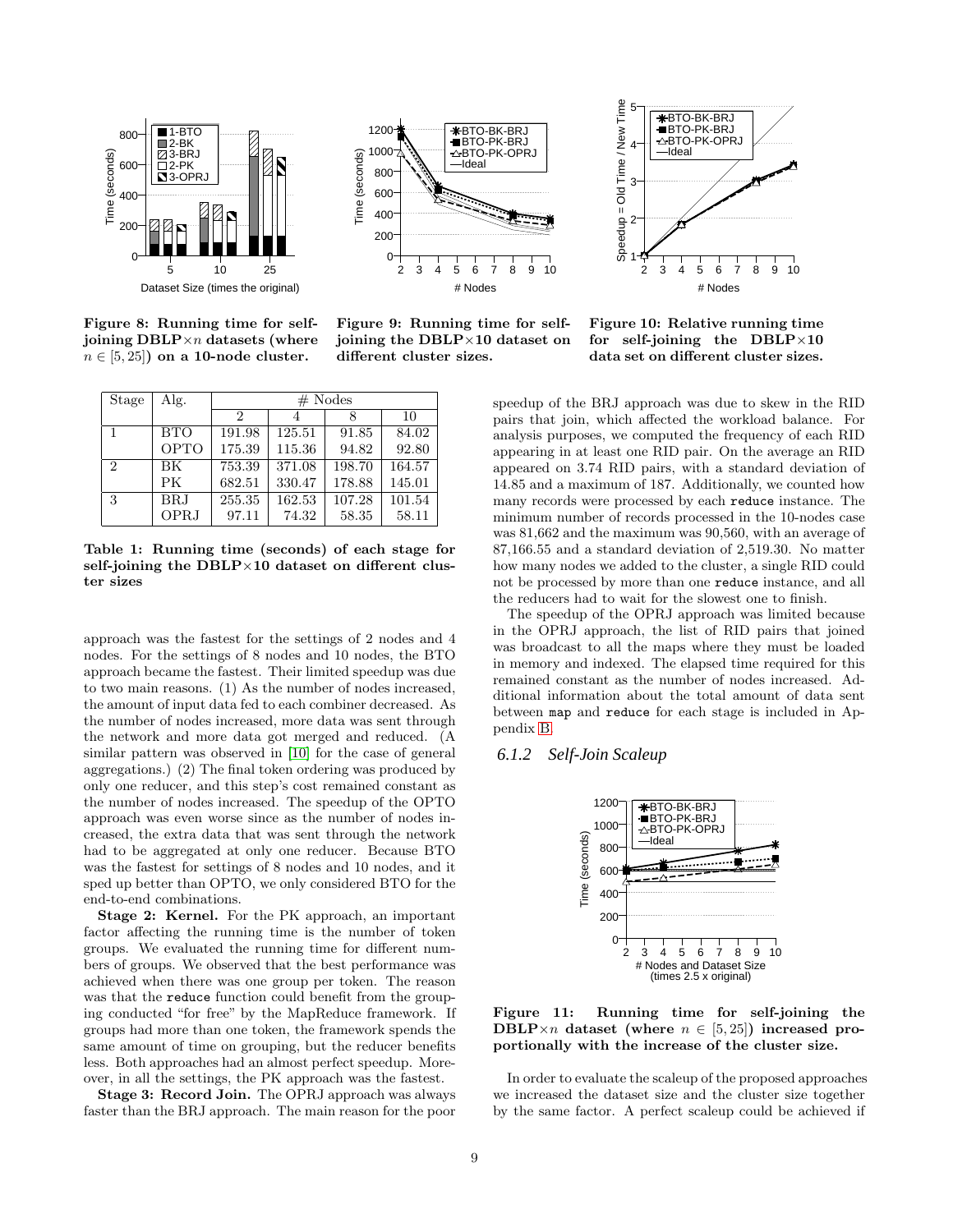the running time remained constant. Figure [11](#page-8-4) shows the running time for self-joining the DBLP dataset, increased from 5 to 25 times, on a cluster with 2 to 10 nodes, respectively. We can see that the fastest combined algorithm was BTO-PK-OPRJ. We can also see that all three combinations scaled up well. BTO-PK-BRJ had the best scaleup. In the following, we look at the scaleup characteristics of each stage. Table [2](#page-9-0) shows the running time (in seconds) for each of the self-join stages.

| Stage                       | Alg.        | $#$ Nodes/Dataset Size |        |        |        |
|-----------------------------|-------------|------------------------|--------|--------|--------|
|                             |             | 2/x5                   | 4/x10  | 8/x20  | 10/x25 |
|                             | <b>BTO</b>  | 124.05                 | 125.51 | 127.73 | 128.84 |
|                             | <b>OPTO</b> | 107.21                 | 115.36 | 136.75 | 149.40 |
| $\mathcal{D}_{\mathcal{L}}$ | BK          | 328.26                 | 371.08 | 470.84 | 522.88 |
|                             | PK.         | 311.19                 | 330.47 | 375.72 | 401.03 |
| 3                           | <b>BRJ</b>  | 156.33                 | 162.53 | 166.66 | 168.08 |
|                             | OPRJ        | 60.61                  | 74.32  | 102.44 | 117.15 |

<span id="page-9-0"></span>Table 2: Running time (seconds) of each stage for self-joining the DBLP×n dataset  $(n \in [5, 25])$  increased proportionally with the increase of the cluster size.

Stage 1: Token Ordering. We can see in Table [2](#page-9-0) that the BTO approach scaled up almost perfectly, while the OPTO approach did not scale up as well. Moreover, the OPTO approach became more expensive than the BTO approach as the number of nodes increased. The reason why the OPTO approach did not scale up as well was because it used only one reduce instance to aggregate the token counts (instead of using multiple reduce functions as in the BTO case). Both approaches used a single reduce to sort the tokens by frequency. As the data increased, the time needed to finish the one reduce function increased.

Stage 2: Kernel. We can see that the PK approach was always faster and scaled up better than the BK approach. To understand why the BK approach did not scale up well, let us take a look at the complexity of the reducers. The reduce function was called for each prefix token. For each token, the reduce function received a list of record projections, and had to verify the self-cross-product of this list. Moreover, a reducer processed a certain number of tokens. Thus, if the length of the record projections list is  $n$  and the number of tokens that each reducer has to process is  $m$ , the complexity of each reducer is  $O(m \cdot n^2)$ . As the dataset increases, the number of unique tokens remains constant, but the number of records having a particular prefix token increased by the same factor as the dataset size. Thus, when the dataset is increased  $t$  times the length of the record projections list increases  $t$  times. Moreover, as the number of nodes increases  $t$  times, the number of tokens that each reducer has to process decreases  $t$  times. Thus, the complexity of each reducer becomes  $O(m/t \cdot (n \cdot t)^2) = O(t \cdot m \cdot n^2)$ . Despite the fact the reduce function had a running time that grew proportional with the dataset size, the scaleup of the BK approach was still acceptable because the map function scaled up well. In the case of PK, the quadratic increase when the data linearly increased was alleviated because an index was used to decide which pairs are verified.

Stage 3: Record Join. We can see that the BRJ approach had an almost perfect scaleup, while the OPRJ approach did not scale up well. For our 10-node cluster, the OPRJ approach was faster than the BRJ approach, but OPRJ could become slower as the number of nodes and data size increased. The OPRJ approach did not scale up well since the list of RID pairs that needed to be loaded and indexed by each map function increased linearly with the size of the dataset.

## *6.1.3 Self-Join Summary*

We have the following observations:

- For the first stage, BTO was the best choice.
- For the second stage, PK was the best choice.
- For the third stage, the best choice depends on the amount of data and the size of the cluster. In our experiments, OPRJ was somewhat faster, but the cost of loading the similar-RID pairs in memory was constant as the the cluster size increased, and the cost increased as the data size increased. For these reasons, we recommend BRJ as a good alternative.
- The three combinations had similar speedups, but the best scaleup was achieved by BTO-PK-BRJ.
- Our algorithms distributed the data well in the first and the second stages. For the third stage, the algorithms were affected by the fact that some records produced more join results that others, and the amount of work to be done was not well balanced across nodes. This skew heavily depends on the characteristics of the data and we plan to study this issue in future work.

#### **6.2 R-S Join Performance**

To evaluate the performance of the algorithms for the R-S-join case, we did a join between the DBLP and the CITE-SEERX datasets. We increased both datasets at the same time by a factor between 5 and 25. Figure [12](#page-10-1) shows the running time for the join on a 10-node cluster. We used the same combinations for each stage as in the self-join case. Moreover, the first stage was identical to the first stage of the self-join case, as this stage was run on only one of the datasets, in this case, DBLP. The running time for the second stage (kernel) increased the fastest compared with the other stages, but for the 5 and 10 dataset-increase factors, the third stage (record join) became the most expensive. The main reason for this behavior, compared to the self-join case, was that this stage had to scan two datasets instead of one, and the record length of the CITESEERX dataset was much larger than the record length of the DBLP dataset. For the 25 dataset-increase factor, the OPRJ approach ran out of memory when it loaded the list of RID pairs, making BRJ the only option.

#### *6.2.1 R-S Join Speedup*

As in the self-join case, we evaluated the speedup of the algorithms by keeping the dataset size constant and increasing the number of nodes in the cluster. Figure [13](#page-10-2) shows the running times for the same three combinations of approaches. We can see that the BTO-PK-OPRJ combination was initially the fastest, but for the 10-node cluster, it became slightly slower than the BTO-BK-BRJ and BTO-PK-BRJ combinations. Moreover, BTO-BK-BRJ and BTO-PK-BRJ sped up better than BTO-PK-OPRJ.

To better understand the speedup behavior, we looked at each individual stage. The first stage performance was identical to the first stage in the self-join case. For the second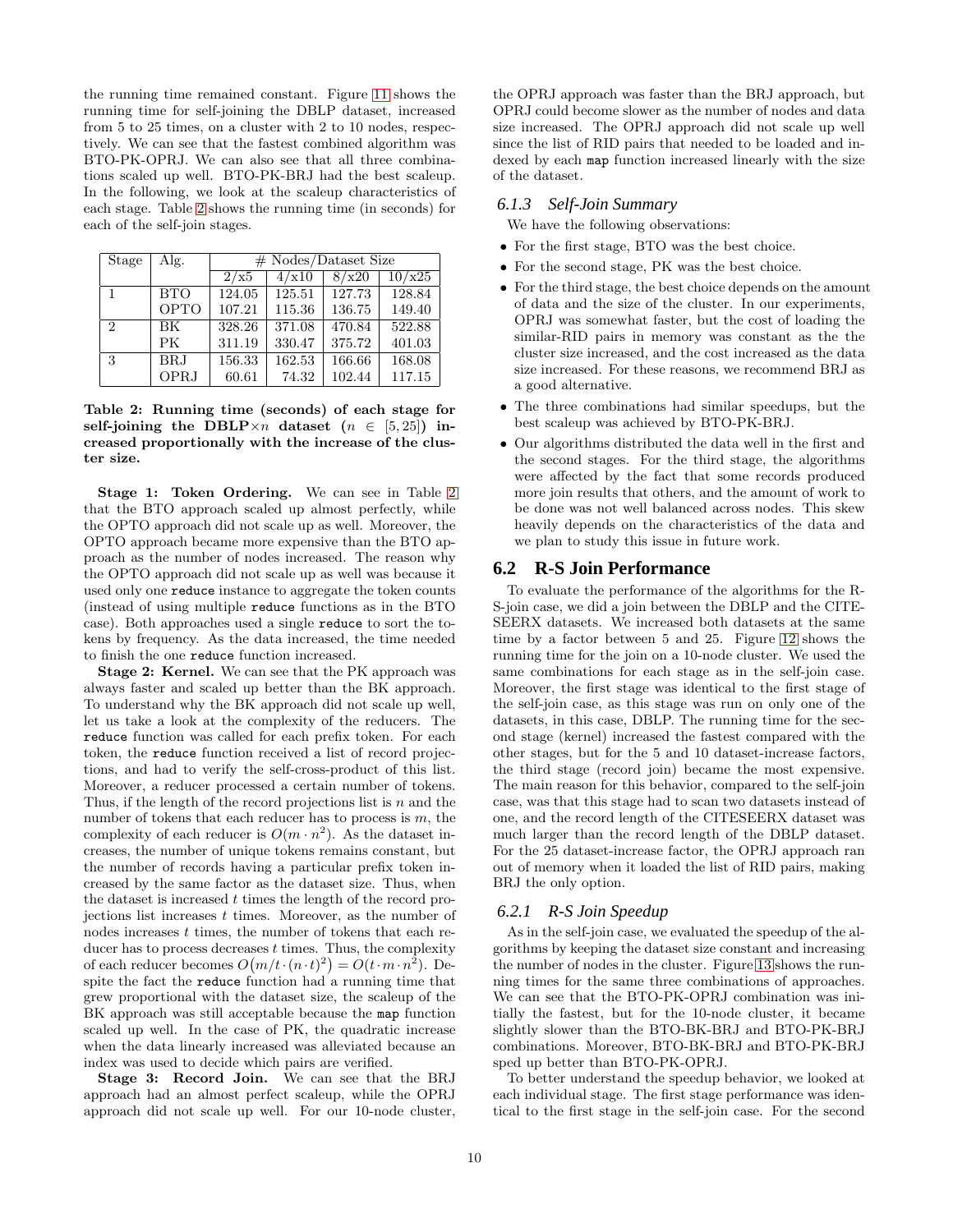

<span id="page-10-1"></span>Figure 12: Running time for joining the  $DBLP \times n$  and the CITESEERX $\times n$  datasets (where  $n \in [5, 25]$  on a 10-node cluster.



<span id="page-10-2"></span>Figure 13: Running time for joining the DBLP×10 and the CITESEERX×10 datasets on different cluster sizes.



<span id="page-10-3"></span>Figure 14: Running time for joining the  $DBLP \times n$  and the  $CITERX\times n$  datasets (where  $n \in [5, 25]$  increased proportionally with the cluster size.

stage we noticed a similar speedup (almost perfect) as for the self-join case. Regarding the third stage, we noticed that the OPRJ approach was initially the fastest (for the 2 and 4 node case), but it eventually became slower than the BRJ approach. Additionally, the BRJ approach sped up better than the OPRJ approach. The poor performance of the OPRJ approach was due to the fact that all the map instances had to load the list of RID pairs that join.

#### *6.2.2 R-S Join Scaleup*

We also evaluated the scaleup of the R-S join approaches. The evaluation was similar to the one done in the self-join case. In Figure [14](#page-10-3) we plot the running time of three combinations for the three stages as we increased the dataset size and the cluster size by the same factor. We can see that BTO-BK-BRJ and BTO-PK-BRJ scaled up well. The BTO-PK-BRJ combination scaled up the best. BTO-PK-OPRJ ran out of memory in the third stage for the case where the datasets were increased 8 times the original size. The third stage ran out of memory when it tried to load in memory the list of RID pairs that join. Before running out of memory, though, BTO-PK-OPRJ was the fastest.

To better understand the behavior of our approaches, we again analyzed the scaleup of each individual stage. The first stage performance was identical with its counter-part in the self-join case. Additionally, the second stage had a similar scaleup performance as its counterpart in the selfjoin case. Regarding the third stage, we observed that the BRJ approach scaled up well. We also observed that even before running out of memory, the OPRJ approach did not scale up well, but for the case where it did not run our of memory, it was faster than the BRJ approach.

#### *6.2.3 R-S Join Summary*

We have the following observations:

- The recommendations for the best choice from the selfjoin case also hold for the R-S join case.
- The third stage of the join became a significant part of the execution due to the increased amount of data.
- The three algorithm combinations preserved their speedup and scaleup characteristics as for the self-join case.
- We also observed the same data distribution characteristics as for the self-join case.
- For both self-join and R-S join cases, we recommend BTO-PK-BRJ as a robust and scalable method.

## <span id="page-10-0"></span>**7. RELATED WORK**

Set-similarity joins on a single machine have been widely studied in the literature [\[23,](#page-11-18) [6,](#page-11-14) [3,](#page-11-17) [4,](#page-11-15) [28\]](#page-11-16). Inverted-list-based algorithms for finding pairs of strings that share a certain number of tokens in common have been proposed in [\[23\]](#page-11-18). Later work has proposed various filters that help decrease the number of pairs that need to be verified. The prefix filter has been proposed in [\[6\]](#page-11-14). The length filter has been studied in [\[3,](#page-11-17) [4\]](#page-11-15). Two other filters, namely the positional filter and the suffix filter, were proposed in [\[28\]](#page-11-16). In particular, for edit distance, two more filters based on mismatch have been proposed in [\[27\]](#page-11-20). Instead of directly using the tokens in the strings, the approach in [\[3\]](#page-11-17) generates a set of signatures based on the tokens in the string and relies on the fact that similar strings need to have a common signature. A different way of formulating set-similarity join problem is to return partial answers, by using the idea of locality sensitive hashing [\[12\]](#page-11-21). It is worth noting most of work deals with values already projected on the similarity attribute and produces only the list of RIDs that join. Computing such a list is the goal of our second stage and most algorithms could successfully replace PPJoin+ in our second stage. To the best of our knowledge, there is no previous work on parallel set-similarity joins.

Parallel join algorithms for large datasets had been widely studied since the early 1980's (e.g., [\[19,](#page-11-22) [24\]](#page-11-23)). Moreover, the ideas presented in Section [5](#page-6-0) bear resemblance with the bucket-size-tuning ideas presented in [\[18\]](#page-11-24). Data partition and replication techniques have been studied in [\[9\]](#page-11-25) for the problem of numeric band joins.

The MapReduce paradigm was initially presented in [\[7\]](#page-11-8). Since then, it has gained a lot of attention in academia [\[29,](#page-11-26) [21,](#page-11-13) [10\]](#page-11-19) and industry [\[2,](#page-11-27) [16\]](#page-11-28). In [\[29\]](#page-11-26) the authors proposed extending the interface with a new function called "merge" in order to facilitate joins. A comparison of the MapReduce paradigm with parallel DBMS has been done in [\[21\]](#page-11-13). Higher-level languages on top of MapReduce have been pro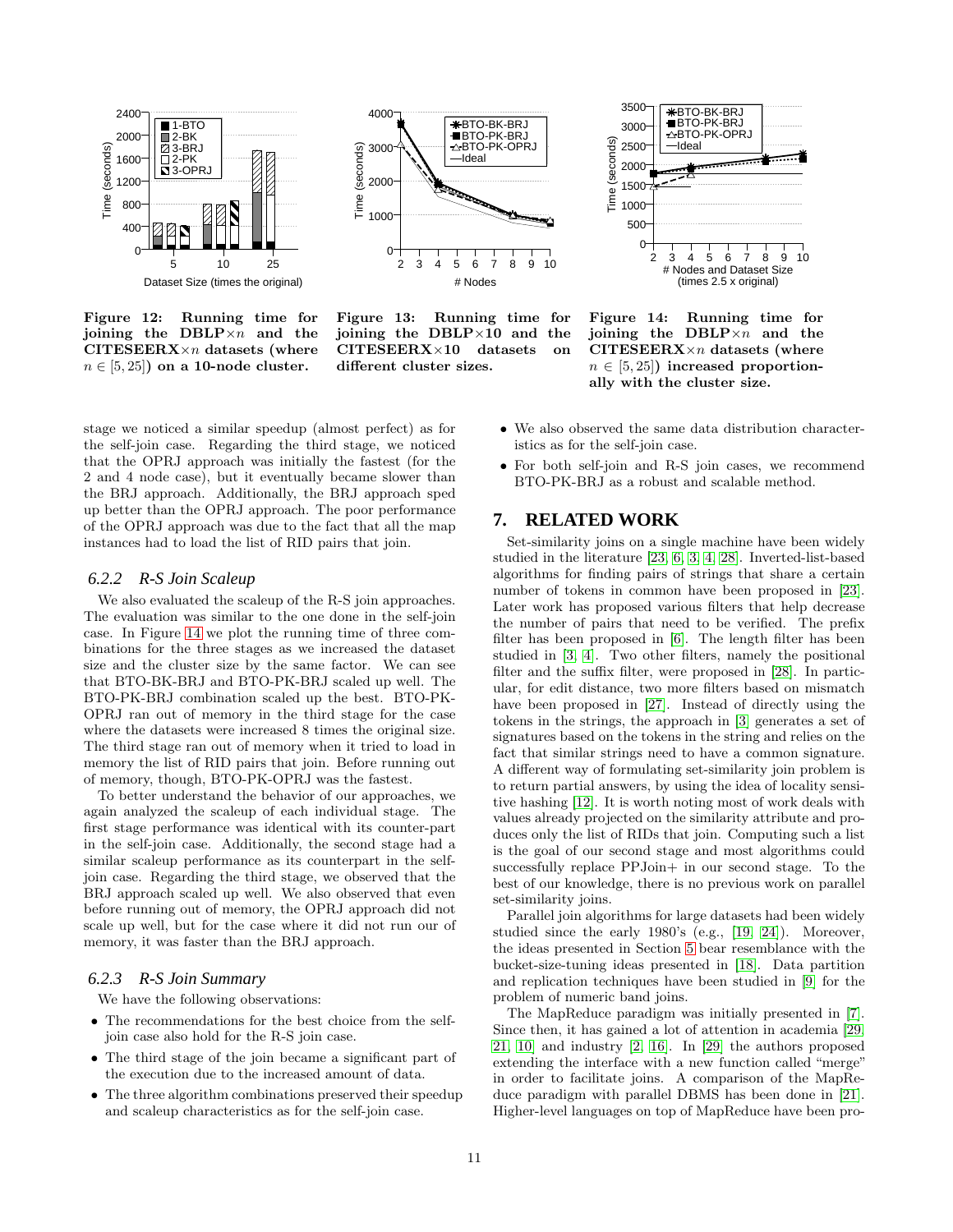posed in [\[2,](#page-11-27) [16,](#page-11-28) [10\]](#page-11-19). All these languages could benefit from the addition of a set-similarity join operator based on the techniques proposed here. In the context of JAQL [\[16\]](#page-11-28) a tutorial on fuzzy joins was presented in [\[17\]](#page-11-29).

# <span id="page-11-9"></span>**8. CONCLUSIONS**

In this paper we studied the problem of answering setsimilarity join queries in parallel using the MapReduce framework. We proposed a three-stage approach and explored several solutions for each stage. We showed how to partition the data across nodes in order to balance the workload and minimize the need for replication. We discussed ways to efficiently deal with partitioning, replication, and multiple inputs by exploiting the characteristics of the MapReduce framework. We also described how to control the amount of data that needs to be kept in memory during join by exploiting the data properties. We studied both self-joins and R-S joins, end-to-end, by starting from complete records and producing complete record pairs. Moreover, we discussed strategies for dealing with extreme situations where, even after the data is partitioned to the finest granularity, the amount of data that needs to be in the main memory of one node is too large to fit. Given our proposed algorithms, we implemented them in Hadoop and analyzed their performance characteristics on real datasets (synthetically increased).

Acknowledgments: We would like to thank Vuk Ercegovac for a helpful discussion that inspired the stage variants in Section [3.1.2](#page-2-3) and [3.3.2.](#page-4-2) This study is supported by NSF IIS awards 0844574 and 0910989, as well as a grant from the UC Discovery program and a donation from eBay.

## <span id="page-11-27"></span><span id="page-11-10"></span>**9. REFERENCES**

- [1] Apache Hadoop. <http://hadoop.apache.org>.
- <span id="page-11-17"></span>[2] Apache Hive. <http://hadoop.apache.org/hive>.
- [3] A. Arasu, V. Ganti, and R. Kaushik. Efficient exact set-similarity joins. In VLDB, pages 918–929, 2006.
- <span id="page-11-15"></span>[4] R. J. Bayardo, Y. Ma, and R. Srikant. Scaling up all pairs similarity search. In WWW, pages 131–140, 2007.
- <span id="page-11-1"></span>[5] A. Z. Broder, S. C. Glassman, M. S. Manasse, and G. Zweig. Syntactic clustering of the web. Computer Networks, 29(8-13):1157–1166, 1997.
- <span id="page-11-14"></span>[6] S. Chaudhuri, V. Ganti, and R. Kaushik. A primitive operator for similarity joins in data cleaning. In ICDE, page 5, 2006.
- <span id="page-11-8"></span>[7] J. Dean and S. Ghemawat. MapReduce: simplified data processing on large clusters. Commun. ACM, 51(1):107–113, 2008.
- <span id="page-11-12"></span>[8] D. J. DeWitt and J. Gray. Parallel database systems: The future of high performance database systems. Commun. ACM, 35(6):85–98, 1992.
- <span id="page-11-25"></span>[9] D. J. DeWitt, J. F. Naughton, and D. A. Schneider. An evaluation of non-equijoin algorithms. In VLDB, pages 443–452, 1991.
- <span id="page-11-19"></span>[10] A. Gates, O. Natkovich, S. Chopra, P. Kamath, S. Narayanam, C. Olston, B. Reed, S. Srinivasan, and U. Srivastava. Building a highlevel dataflow system on top of MapReduce: the Pig experience. PVLDB, 2(2):1414–1425, 2009.
- <span id="page-11-21"></span><span id="page-11-7"></span>[11] Genbank. <http://www.ncbi.nlm.nih.gov/Genbank>.
- [12] A. Gionis, P. Indyk, and R. Motwani. Similarity

search in high dimensions via hashing. In VLDB, pages 518–529, 1999.

- <span id="page-11-11"></span>[13] L. Gravano, P. G. Ipeirotis, H. V. Jagadish, N. Koudas, S. Muthukrishnan, and D. Srivastava. Approximate string joins in a database (almost) for free. In VLDB, pages 491–500, 2001.
- <span id="page-11-0"></span>[14] M. R. Henzinger. Finding near-duplicate web pages: a large-scale evaluation of algorithms. In SIGIR, pages 284–291, 2006.
- <span id="page-11-2"></span>[15] T. C. Hoad and J. Zobel. Methods for identifying versioned and plagiarized documents. JASIST, 54(3):203–215, 2003.
- <span id="page-11-28"></span>[16] Jaql. <http://www.jaql.org>.
- <span id="page-11-29"></span>[17] Jaql - Fuzzy join tutorial. [http://code.google.com/](http://code.google.com/p/jaql/wiki/fuzzyJoinTutorial) [p/jaql/wiki/fuzzyJoinTutorial](http://code.google.com/p/jaql/wiki/fuzzyJoinTutorial).
- <span id="page-11-24"></span>[18] M. Kitsuregawa and Y. Ogawa. Bucket spreading parallel hash: A new, robust, parallel hash join method for data skew in the super database computer (sdc). In VLDB, pages 210–221, 1990.
- <span id="page-11-22"></span>[19] M. Kitsuregawa, H. Tanaka, and T. Moto-Oka. Application of hash to data base machine and its architecture. New Generation Comput., 1(1):63–74, 1983.
- <span id="page-11-5"></span>[20] A. Metwally, D. Agrawal, and A. E. Abbadi. Detectives: detecting coalition hit inflation attacks in advertising networks streams. In WWW, pages 241–250, 2007.
- <span id="page-11-13"></span>[21] A. Pavlo, E. Paulson, A. Rasin, D. J. Abadi, D. J. DeWitt, S. Madden, and M. Stonebraker. A comparison of approaches to large-scale data analysis. In SIGMOD Conference, pages 165–178, 2009.
- <span id="page-11-3"></span>[22] M. Sahami and T. D. Heilman. A web-based kernel function for measuring the similarity of short text snippets. In WWW, pages 377–386, 2006.
- <span id="page-11-18"></span>[23] S. Sarawagi and A. Kirpal. Efficient set joins on similarity predicates. In *SIGMOD Conference*, pages 743–754, 2004.
- <span id="page-11-23"></span>[24] D. A. Schneider and D. J. DeWitt. A performance evaluation of four parallel join algorithms in a shared-nothing multiprocessor environment. In SIGMOD Conference, pages 110–121, 1989.
- <span id="page-11-4"></span>[25] E. Spertus, M. Sahami, and O. Buyukkokten. Evaluating similarity measures: a large-scale study in the orkut social network. In KDD, pages 678–684, 2005.
- <span id="page-11-6"></span>[26] Web 1t 5-gram version 1. [http://www.ldc.upenn.](http://www.ldc.upenn.edu/Catalog/CatalogEntry.jsp?catalogId=LDC2006T13) [edu/Catalog/CatalogEntry.jsp?](http://www.ldc.upenn.edu/Catalog/CatalogEntry.jsp?catalogId=LDC2006T13) [catalogId=LDC2006T13](http://www.ldc.upenn.edu/Catalog/CatalogEntry.jsp?catalogId=LDC2006T13).
- <span id="page-11-20"></span>[27] C. Xiao, W. Wang, and X. Lin. Ed-join: An efficient algorithm for similarity joins with edit distance constraints. In VLDB, 2008.
- <span id="page-11-16"></span>[28] C. Xiao, W. Wang, X. Lin, and J. X. Yu. Efficient similarity joins for near duplicate detection. In WWW, pages 131–140, 2008.
- <span id="page-11-26"></span>[29] H. Yang, A. Dasdan, R.-L. Hsiao, and D. S. P. Jr. Map-Reduce-Merge: simplified relational data processing on large clusters. In SIGMOD Conference, pages 1029–1040, 2007.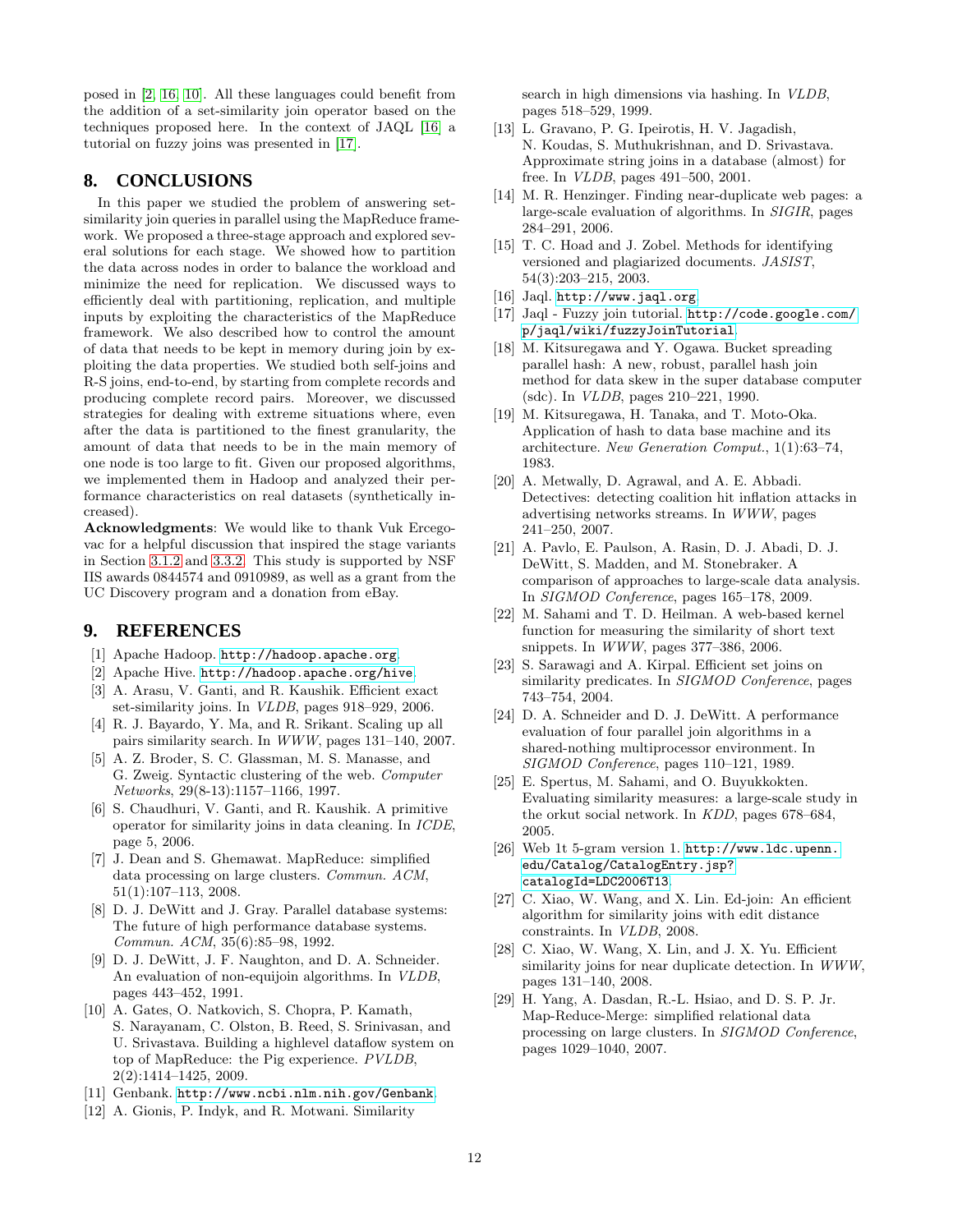# <span id="page-12-0"></span>**APPENDIX**

# **A. SELF-JOIN ALGORITHMS**

Algorithm [1](#page-12-2) and Algorithm [2](#page-12-3) show the pseudo-code for the first stage alternatives, Basic Token Ordering (BTO) and One Phase Token Ordering (OPTO), respectively. The pseudo-code for the second stage alternatives is shown in Algorithm [3](#page-12-3) and Algorithm [4,](#page-12-3) Basic Kernel (BK) and PPJoin+ Kernel (PK). Algorithm [5](#page-12-3) and Algorithm [6](#page-12-3) show the pseudocode for the third stage, Basic Record Join (BRJ) and One-Phase Record Join (OPRJ).

Note: As an optimization for Algorithm [5,](#page-12-3) in the reduce of the first phase, we avoid looping twice over  $list(v2)$  in the following way: We use a composite key that includes a tag that indicates whether a line is a record line or a RID pair line. We then set the partitioning function so that the partitioning is done on RIDs and set the comparison function to sort the record line tags as low so that the line that contains the record will be the first element in the list.

<span id="page-12-2"></span>

|                         | <b>Algorithm 1:</b> Basic Token Ordering (BTO)                                                 |
|-------------------------|------------------------------------------------------------------------------------------------|
|                         | // -- - Phase $1 - -$                                                                          |
|                         | 1 map ( $k1$ =unused, $v1$ =record)                                                            |
| $\bf{2}$                | extract join attribute from record;                                                            |
|                         | 3   foreach token in join attribute do                                                         |
| $\overline{\mathbf{4}}$ | $\vert$ $\vert$ output (k2=token, v2=1);                                                       |
|                         | 5 combine $(k2=$ token, $list(v2)=list(1))$                                                    |
| 6                       | $\vert$ partial_count $\leftarrow$ sum of 1s;                                                  |
|                         | 7   output (k2=token, v2=partial_count);                                                       |
|                         | 8 reduce $(k2=$ token, $list(v2)=list(partial_count))$                                         |
|                         |                                                                                                |
|                         | 9   total_count $\leftarrow$ sum of partial_counts;<br>10   output (k3=token, v3=total_count); |
|                         | $// -- - Phase 2 --$                                                                           |
|                         | 11 map (k1=token, v1=total_count)                                                              |
|                         |                                                                                                |
|                         | // swap token with total_count<br>12 output (k2=total_count, v3=token);                        |
|                         | /* only one reduce task; with the total count as                                               |
|                         | the key and only one reduce task, tokens will                                                  |
|                         | end up being totally sorted by token count */                                                  |
|                         | 13 reduce (k2=total_count, list(v2)=list(token))                                               |
|                         | $\frac{1}{2}$ for cash token do entrut (k2 token $(2$ -null).                                  |

```
\lfloor toreach token do output (k3=token, v3=null);
```
## <span id="page-12-1"></span>**B. EXPERIMENTAL RESULTS**

In this section we include additional figures for the experiments performed in Section [6](#page-6-1) which we were not able to include in Section [6](#page-6-1) due to lack of space. More specifically, we include figures for Table [1,](#page-8-3) Table [2,](#page-9-0) and data communication.

## **B.1 Self-Join Performance**

#### *B.1.1 Self-Join Speedup*

Figure [15\(](#page-14-0)a) shows the running time for the first stage of the self-join (token ordering). In Figure [15\(](#page-14-0)b) we plot the running time for the second stage (kernel) of the selfjoin. Figure  $15(c)$  shows the running time for the third stage (record join) of the self-join.



function sorts the tokens  $*$ /

1 reduce\_configure

- 2 | token\_counts  $\leftarrow$  [];
- $s$  reduce  $(k2=$ token, list $(v2)=$ list $(partial\_count))$
- 4 total count  $\leftarrow$  sum of partial counts;
- 5 append (token, total\_count) to token\_counts;

#### 6 reduce\_close

- 7 Sort token\_counts by total\_count;
- 8 foreach token in token\_counts do
- $9$  | output (k3=token, v3=null);

#### Algorithm 3: Basic Kernel (BK)

1 map\_configure

2 | load global token ordering,  $T$ ;

3 map (k1=unused, v1=record)

- 4 | RID  $\leftarrow$  record ID from record;
- $5 \mid A \leftarrow \text{join attribute from record};$
- 6 reorder tokens in A based on T;
- 7 compute prefix length, L, based on length(A) and similarity function and threshold;
- 8 P  $\leftarrow$  tokens in prefix of length L from A;
- 9 foreach token in P do
- 10 | output  $(k2=$ token, v2= $(RID, A));$

```
11 \text{reduce } (k2 = \text{token}, \text{list}(v2) = \text{list}(\text{RID}, \text{A}))
```
- 12 foreach (RID1, A1) in list( $v^2$ ) do
- 13 **foreach** (RID2, A2) in list(v2) s.t. RID2  $\neq$  RID1 do 14 | | if pass\_filters(A1, A2) then 15 | | | Sim ← similarity(A1, A2);

16  
\n17  
\n
$$
\downarrow \qquad \qquad \qquad \qquad \qquad \qquad \qquad \qquad \text{if } \text{Sim} \geq \text{ similarity threshold then} \\ \text{output } (\text{k3} = (\text{RID1, RID2, Sim}), \\ \text{v3} = \text{null});
$$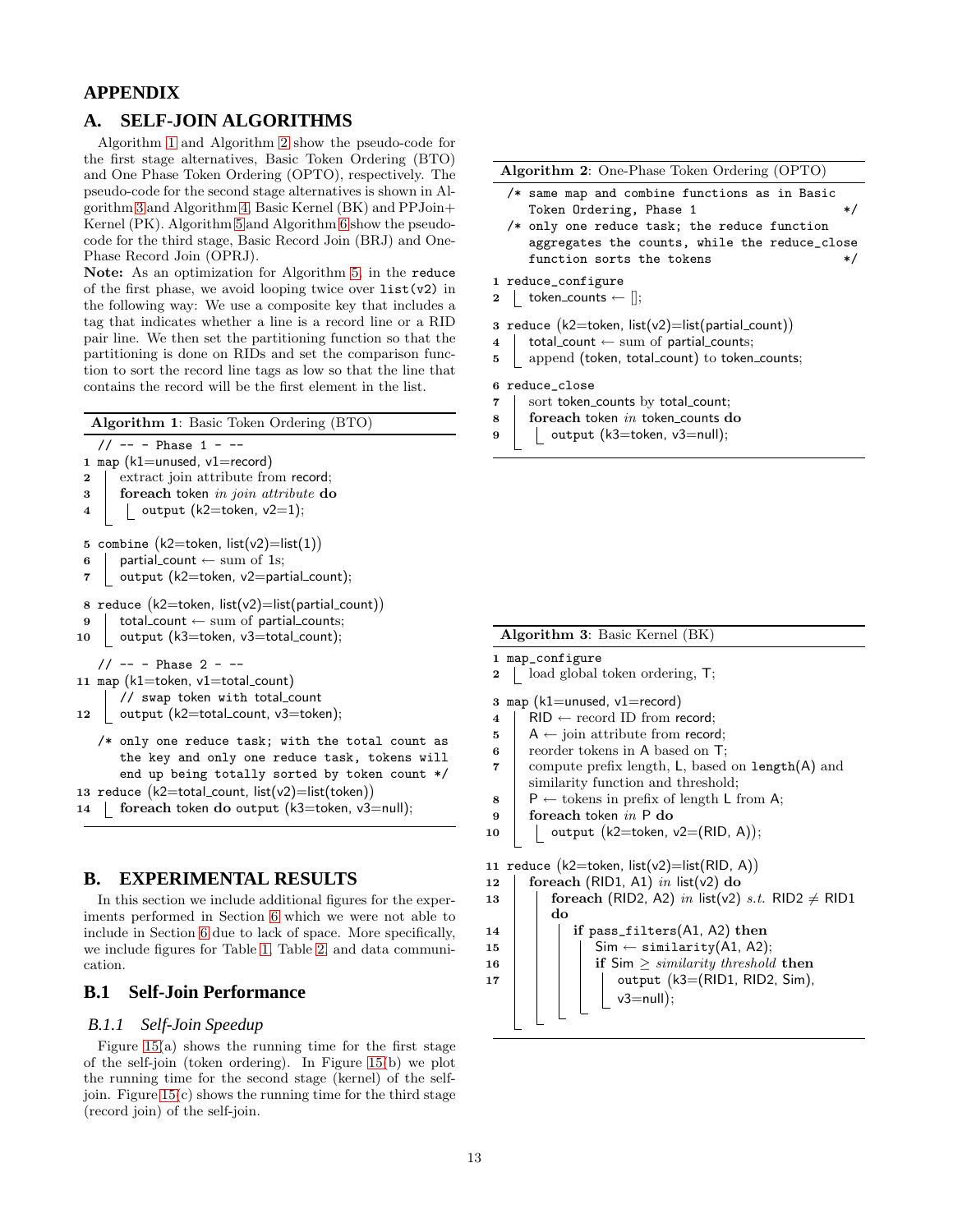Algorithm 4: PPJoin+ Kernel (PK)

1 map\_configure 2 | load global token ordering,  $T$ ; 3 map (k1=unused, v1=record) /\* same computations for RID, A, and P as in lines 4-8 from Basic Kernel  $4 \mid G \leftarrow \mid \mid \textit{// set of unique group IDs}$ 5 | foreach token in P do  $6$  | groupID  $\leftarrow$  choose\_group(token);  $\tau$  | if groupID  $\notin$  G then  $\begin{array}{|c|c|c|}\n8 & | & | & \text{output (k2=groupID, v2=(RID, A))};\n\end{array}$  $9 \mid \cdot \cdot \cdot$  insert groupID to G; 10  $\text{reduce } (k2 = \text{groupID}, \text{list}(v2) = \text{list}(RID, A))$ 11 | PPJoin\_init(); // initialize PPJoin index 12 foreach (RID1, A1) in list(v2) do 13 |  $\vert$  R  $\leftarrow$  PPJoin\_probe(A1); // returns a list of (RID, Sim) pairs 14 | foreach (RID2, Sim) in R do 15 | | output (k3=(RID1, RID2, Sim), v3=null); 16 | PPJoin\_insert(RID1, A1)

| <b>Algorithm 5:</b> Basic Record Join (BRJ)                               |                                                                                                                                                                                                                                                                                                                                                                                                                                                                                                                                                                     |  |  |  |  |
|---------------------------------------------------------------------------|---------------------------------------------------------------------------------------------------------------------------------------------------------------------------------------------------------------------------------------------------------------------------------------------------------------------------------------------------------------------------------------------------------------------------------------------------------------------------------------------------------------------------------------------------------------------|--|--|--|--|
| // -- - Phase 1 -                                                         |                                                                                                                                                                                                                                                                                                                                                                                                                                                                                                                                                                     |  |  |  |  |
| map ( $k1$ =unused, $v1$ =line)<br>1                                      |                                                                                                                                                                                                                                                                                                                                                                                                                                                                                                                                                                     |  |  |  |  |
| <b>if</b> line is record <b>then</b><br>$\mathbf 2$                       |                                                                                                                                                                                                                                                                                                                                                                                                                                                                                                                                                                     |  |  |  |  |
| $\mathsf{RID} \leftarrow$ extract record ID from record line;<br>$\bf{3}$ |                                                                                                                                                                                                                                                                                                                                                                                                                                                                                                                                                                     |  |  |  |  |
| output (k2=RID, v2=line);<br>4                                            |                                                                                                                                                                                                                                                                                                                                                                                                                                                                                                                                                                     |  |  |  |  |
| else<br>5                                                                 |                                                                                                                                                                                                                                                                                                                                                                                                                                                                                                                                                                     |  |  |  |  |
| // line is a (RID1, RID2, Sim) tuple                                      |                                                                                                                                                                                                                                                                                                                                                                                                                                                                                                                                                                     |  |  |  |  |
| 6                                                                         |                                                                                                                                                                                                                                                                                                                                                                                                                                                                                                                                                                     |  |  |  |  |
| 7                                                                         |                                                                                                                                                                                                                                                                                                                                                                                                                                                                                                                                                                     |  |  |  |  |
|                                                                           |                                                                                                                                                                                                                                                                                                                                                                                                                                                                                                                                                                     |  |  |  |  |
|                                                                           |                                                                                                                                                                                                                                                                                                                                                                                                                                                                                                                                                                     |  |  |  |  |
|                                                                           |                                                                                                                                                                                                                                                                                                                                                                                                                                                                                                                                                                     |  |  |  |  |
|                                                                           |                                                                                                                                                                                                                                                                                                                                                                                                                                                                                                                                                                     |  |  |  |  |
|                                                                           |                                                                                                                                                                                                                                                                                                                                                                                                                                                                                                                                                                     |  |  |  |  |
|                                                                           |                                                                                                                                                                                                                                                                                                                                                                                                                                                                                                                                                                     |  |  |  |  |
| 13                                                                        |                                                                                                                                                                                                                                                                                                                                                                                                                                                                                                                                                                     |  |  |  |  |
| 14                                                                        |                                                                                                                                                                                                                                                                                                                                                                                                                                                                                                                                                                     |  |  |  |  |
| 15                                                                        |                                                                                                                                                                                                                                                                                                                                                                                                                                                                                                                                                                     |  |  |  |  |
|                                                                           |                                                                                                                                                                                                                                                                                                                                                                                                                                                                                                                                                                     |  |  |  |  |
|                                                                           |                                                                                                                                                                                                                                                                                                                                                                                                                                                                                                                                                                     |  |  |  |  |
| /* identity map                                                           | */                                                                                                                                                                                                                                                                                                                                                                                                                                                                                                                                                                  |  |  |  |  |
|                                                                           |                                                                                                                                                                                                                                                                                                                                                                                                                                                                                                                                                                     |  |  |  |  |
| 17                                                                        |                                                                                                                                                                                                                                                                                                                                                                                                                                                                                                                                                                     |  |  |  |  |
| 18                                                                        |                                                                                                                                                                                                                                                                                                                                                                                                                                                                                                                                                                     |  |  |  |  |
| $R2 \leftarrow$ extract R from second in list(v2);<br>19                  |                                                                                                                                                                                                                                                                                                                                                                                                                                                                                                                                                                     |  |  |  |  |
| 20                                                                        |                                                                                                                                                                                                                                                                                                                                                                                                                                                                                                                                                                     |  |  |  |  |
| 8<br>9<br>10<br>11<br>12                                                  | output (k2=RID1, v2=line);<br>output (k2=RID2, v2=line);<br>$reduce (k2=RID, list(v2)=list(line))$<br>foreach line in list(v2) do<br>if line is record then<br>$R \leftarrow$ line;<br>break;<br>foreach line in list( $v2$ ) do<br>if line is a (RID1, RID2, Sim) tuple then<br>output (k3=(RID1, RID2), v3=(R, Sim));<br>$// -- - Phase 2 --$<br>16 reduce $(k2=(RID1, RID2)$ , list $(v2)=$ list $(R, Sim))$<br>$R1 \leftarrow$ extract R from first in list(v2);<br>$Sim \leftarrow$ extract Sim from first in list(v2);<br>output (k3=(R1, Sim, R2), v3=null); |  |  |  |  |

Algorithm 6: One-Phase Record Join (OPRJ)

| 1 map_configure<br>2   load RID pairs and build a hash table, P, with the format RID1 $\rightarrow$ {(RID2, Sim), };                                                                                                                                                                    |
|-----------------------------------------------------------------------------------------------------------------------------------------------------------------------------------------------------------------------------------------------------------------------------------------|
| 3 map ( $k1$ =unused, $v1$ =record)<br>extract RID1 from record;<br>$\overline{\mathbf{4}}$<br>$J \leftarrow$ probe P for RID1;<br>5<br>foreach (RID2, Sim) in J do<br>6<br>$\begin{array}{ l} \hline \text{output (k3=(RID1, RID2), v3=(record, Sim))}; \end{array}$<br>$\overline{7}$ |
| same reduce function as in Basic Data Join,<br>Phase 2                                                                                                                                                                                                                                  |

Figure [16](#page-14-1) shows the data-normalized communication in each stage. Each point shows the ratio between the total size of the data sent between map and reduce and the size of the original input data. Please note that only a fraction of that data is transferred through the network to other nodes while the rest is processed locally.

## *B.1.2 Self-Join Scaleup*

Figure [17](#page-14-2) shows the running time for self-joining the DBLP dataset, increased from 5 to 25 times, on a cluster with 2 to 10 nodes, respectively on a "relative" scale. For each dataset size we plotted the ratio between the running time for that dataset size and the running time for the minimum dataset size. Figure [18](#page-14-3) shows the data-normalized communication in each stage. Figure  $19(a)$  shows the running time of the first stage (token ordering). The running time for the second stage (kernel) is plotted in Figure [19\(](#page-14-4)b). Figure [19\(](#page-14-4)c) shows the running time for the third stage (record join).

# **B.2 R-S Join Performance**

## *B.2.1 R-S Join Speedup*

Figure [20](#page-15-0) shows the relative running time for joining the DBLP×10 and the CITESEERX×10 datasets on clusters of 2 to 10 nodes. We used the same three combinations for the three stages. We also show the ideal speedup curve (with a thin black line). Figure [21\(](#page-15-1)a) shows the running time for the second stage of the join (kernel). In Figure [21\(](#page-15-1)b) we plot the running time for the third stage (record join) of the join.

#### *B.2.2 R-S Join Scaleup*

Figure [22](#page-15-2) shows the running time for joining the DBLP and the CITESEERX datasets, increased from 5 to 25 times, on a cluster with 2 to 10 nodes, respectively on a "relative" scale. Figure [23\(](#page-15-3)a) shows the running time of the second stage (kernel). The running time for the third stage (record join) is plotted in Figure [23\(](#page-15-3)b).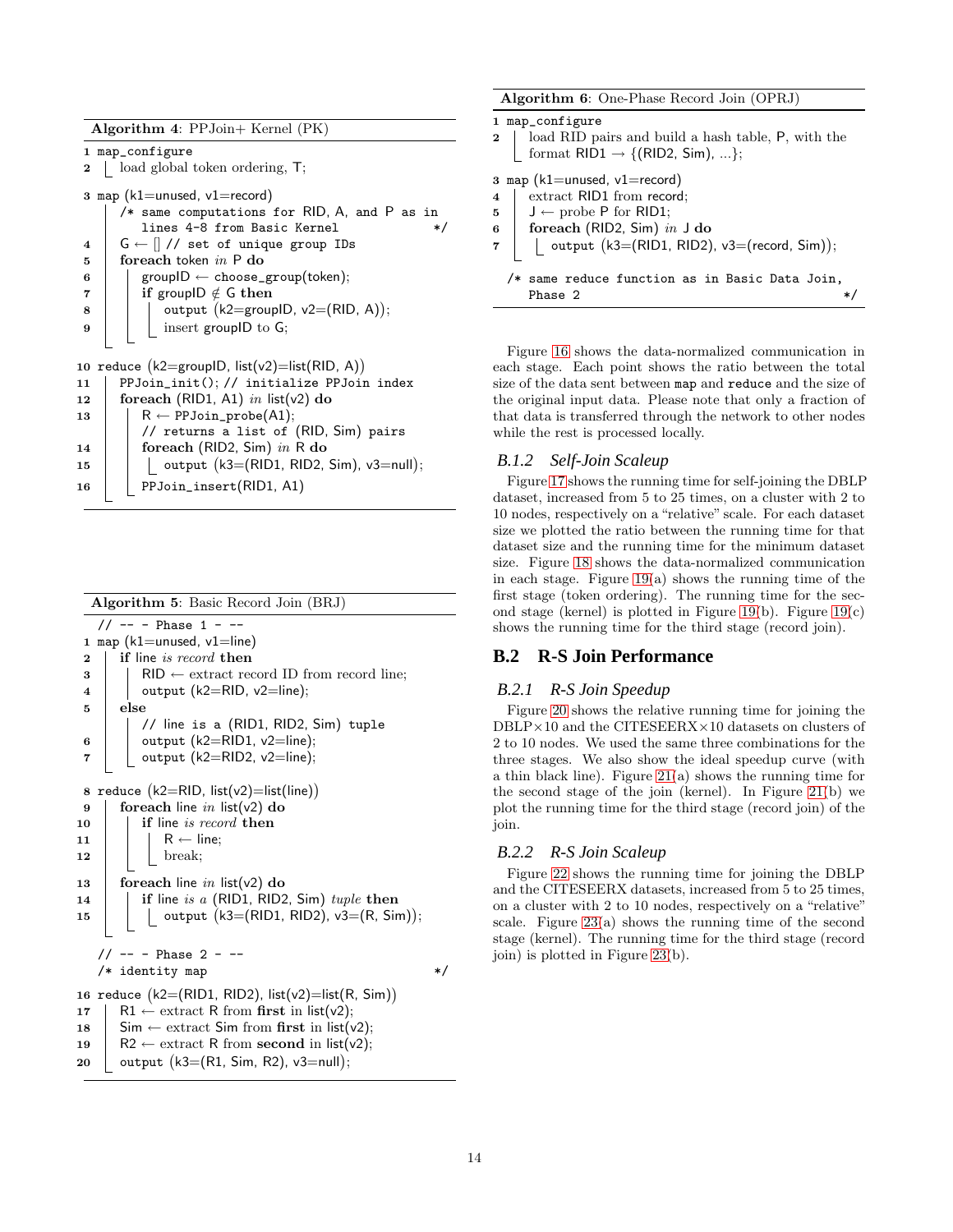

<span id="page-14-0"></span>Figure 15: Running time for each stage for self-joining the DBLP×10 dataset on different cluster sizes.



<span id="page-14-1"></span>Figure 16: Data-normalized communication in each stage for self-joining the  $DBLP \times 10$ dataset on different cluster sizes.

<span id="page-14-2"></span>Figure 17: Relative running time for self-joining the DBLP $\times n$  data set (where  $n \in [5, 25]$ ) increased proportionally with the increase of the cluster size.

<span id="page-14-3"></span>Figure 18: Data-normalized communication in each stage for self-joining the  $DBLP \times n$  dataset  $(n \in [5, 25])$  increased proportionally with the increase of the cluster size.



<span id="page-14-4"></span>Figure 19: Running time of each stage for self-joining the  $DBLP \times n$  ( $n \in [5, 25]$ ) dataset increased proportionally with the increase of the cluster size.